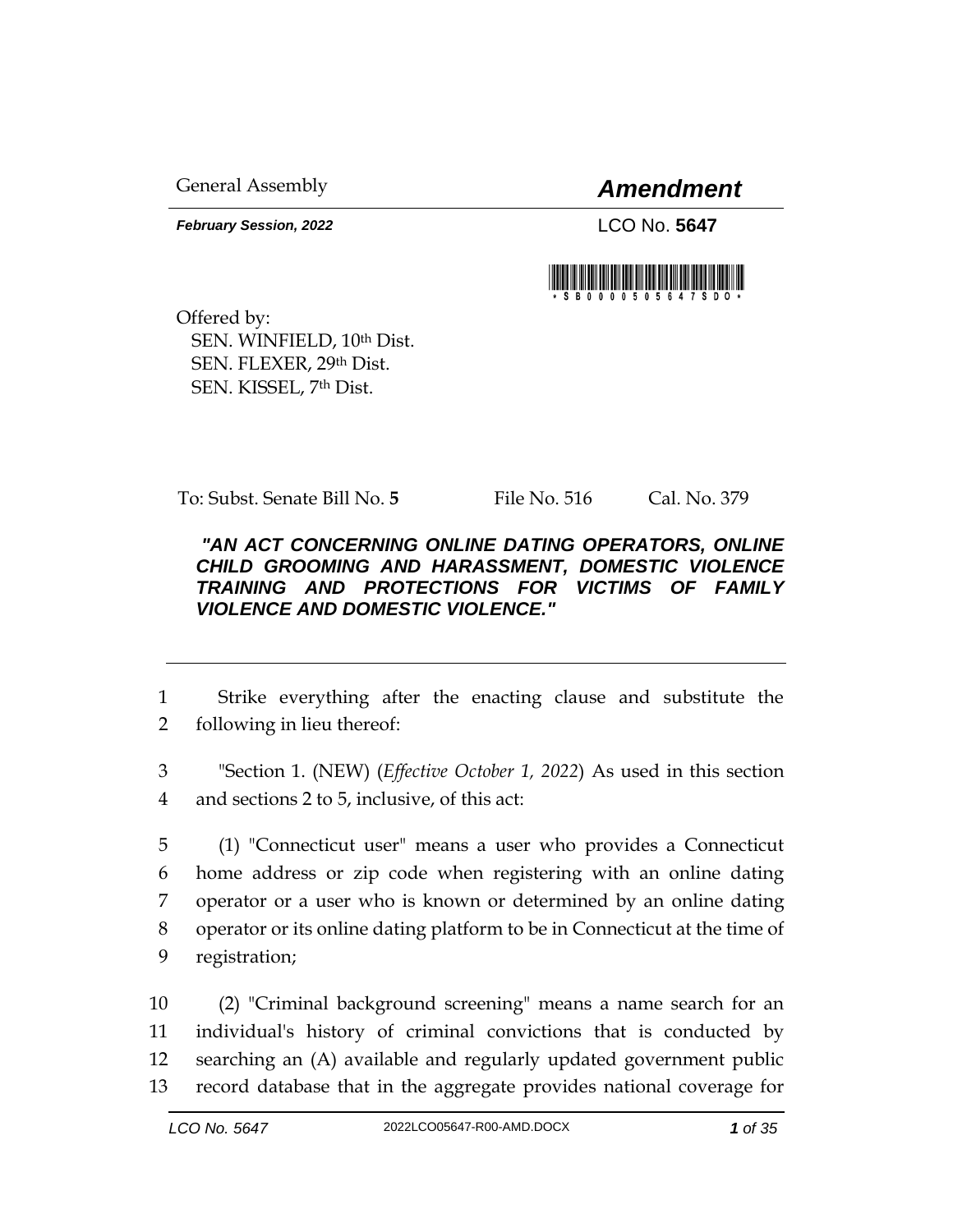| 14<br>15 | searching an individual's history of criminal convictions; or (B) a<br>regularly updated database maintained by a private vendor that |
|----------|---------------------------------------------------------------------------------------------------------------------------------------|
| 16       | provides national coverage for searching an individual's history of                                                                   |
| 17       | criminal convictions and sexual offender registries;                                                                                  |
| 18       | (3) "Criminal conviction" means a conviction for a crime in this state,                                                               |
| 19       | another state, or under federal law;                                                                                                  |
| 20       | (4) "Online dating" means the act of using a digital service to initiate                                                              |
| 21       | relationships with other individuals for the purpose of romance, sex or                                                               |
| 22       | marriage;                                                                                                                             |
| 23       | (5) "Online dating operator" means a person who operates a software                                                                   |
| 24       | application designed to facilitate online dating;                                                                                     |
| 25       | (6) "Online dating platform" means a digital service designed to allow                                                                |
| 26       | users to interact through the Internet to participate in online dating; and                                                           |
| 27       | (7) "User" means an individual who uses the online dating services of                                                                 |
| 28       | an online dating operator.                                                                                                            |
| 29       | Sec. 2. (NEW) (Effective October 1, 2022) (a) An online dating operator                                                               |
| 30       | that does not conduct a criminal background screening on each user                                                                    |
| 31       | shall, before permitting a Connecticut user to communicate through the                                                                |
| 32       | online dating platform with another user, provide the Connecticut user                                                                |
| 33       | with a clear and conspicuous notification that the online dating operator                                                             |
| 34       | does not conduct a criminal background screening on each user.                                                                        |
| 35       | (b) An online dating operator that offers services to residents of this                                                               |
| 36       | state and conducts a criminal background screening on each user shall,                                                                |
| 37       | before permitting a Connecticut user to communicate through the                                                                       |
| 38       | platform with another user: (1) Provide to the Connecticut user with a                                                                |
| 39       | clear and conspicuous notification indicating that the online dating                                                                  |
| 40       | operator conducts a criminal background screening on each user, which                                                                 |
| 41       | notification shall include a statement of whether the platform excludes                                                               |
| 42       | an individual who is identified as having a criminal conviction and a                                                                 |
| 43       | statement that a criminal background screening may: (A) Be inaccurate                                                                 |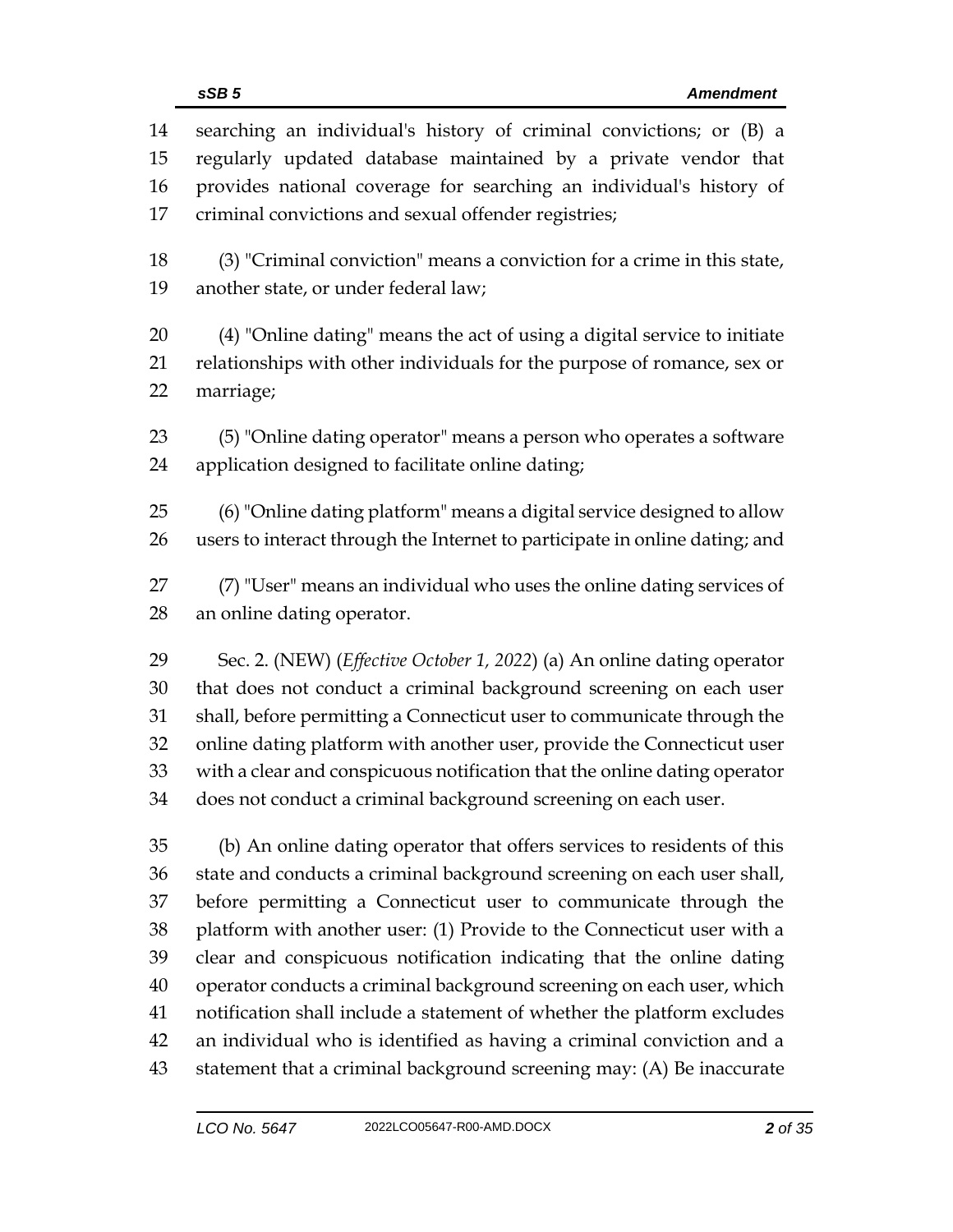or incomplete; (B) give a user a false sense of security; and (C) be circumvented by an individual who has a criminal history; and (2) include on the online dating platform a notification containing the information described in subdivision (1) of this subsection.

 Sec. 3. (NEW) (*Effective October 1, 2022*) (a) An online dating operator that offers services to residents of this state shall clearly and conspicuously provide a safety awareness notification on the online dating platform to all Connecticut users that includes a list of safety measures reasonably designed to increase awareness of safer online dating practices.

 (b) A safety awareness notification described in subsection (a) of this section shall include the following statements in substantially similar form:

 (1) "Use caution when communicating with a stranger who wants to meet you.";

 (2) "You should not include your last name, electronic mail address, home address, phone number or any other identifying information in your online dating profile or electronic mail messages or communications until you feel comfortable with the other user. Stop communicating with anyone who pressures you for personal or financial information or attempts in any way to coerce you into revealing such information.";

 (3) "If you choose to have a face-to-face meeting with another user who you met on the online dating platform, tell a family member or friend where you will be meeting and when you will return. You should not agree to be picked up at your home. Always provide your own transportation to and from your date and meet in a public place with many people around."; and

 (4) "Anyone who is able to commit identity theft can also falsify a dating profile."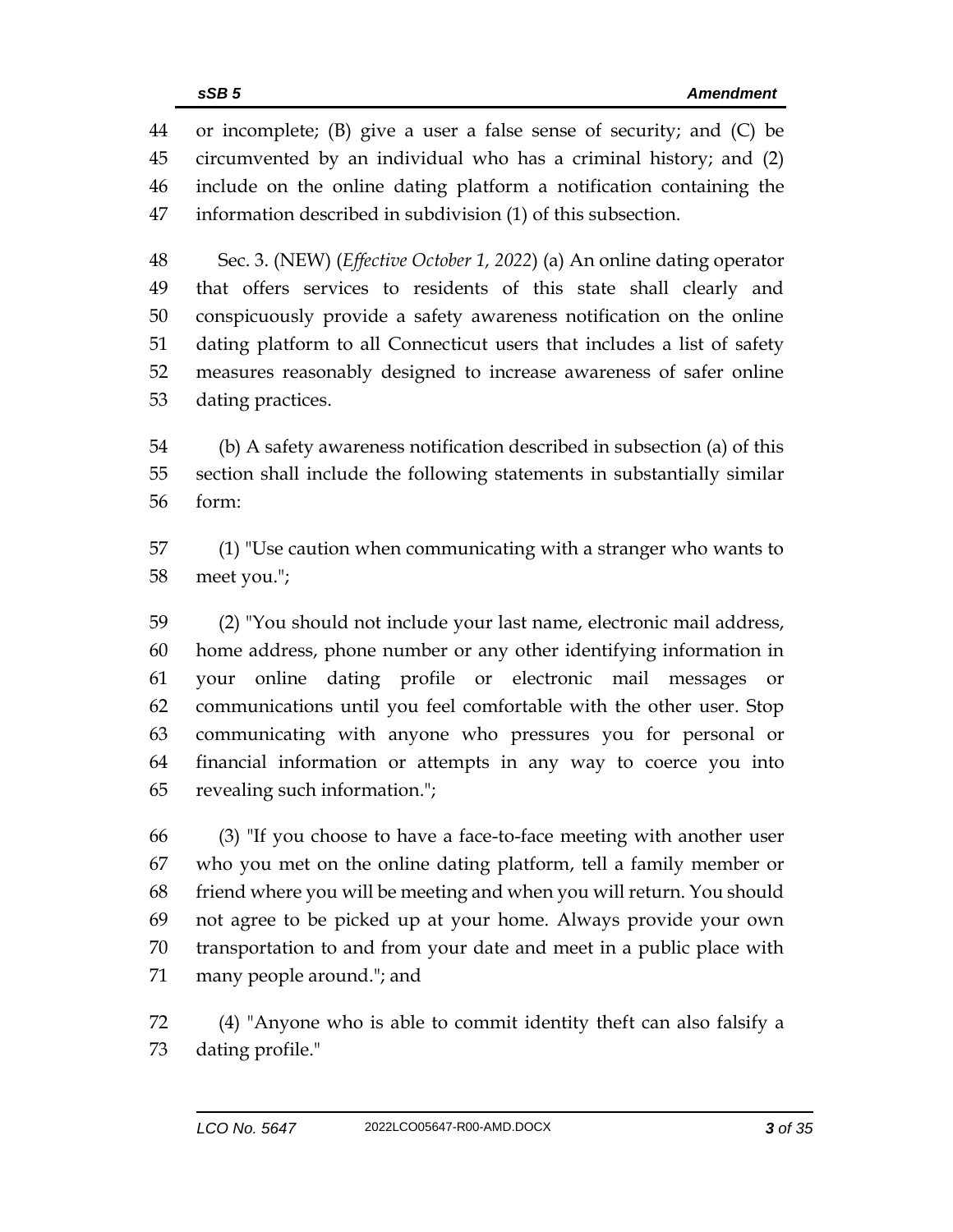Sec. 4. (NEW) (*Effective October 1, 2022*) An online dating operator providing the notifications required under sections 2 and 3 of this act shall provide such notification at the time a Connecticut user registers with the online dating operator by way of a communication, which may be in the form of electronic mail, text message, push notification, inbox message or in-product message. Such notifications may be provided in the same communication. The communication shall not address matters other than the criminal background screening notification and the safety awareness notification. In the event that the means of communication is character limited, the online dating operator may include the full content of the information by means of a link to a separate Internet web site, provided such Internet web site does not address matters other than the notifications required under sections 2 and 3 of this act.

 Sec. 5. (NEW) (*Effective October 1, 2022*) (a) The Department of Consumer Protection may issue fines of not more than twenty-five thousand dollars per violation, accept an offer in compromise, or take other actions permitted by the general statutes or the regulations of Connecticut state agencies if an online dating operator fails to comply with the provisions of sections 1 to 4, inclusive, of this act.

 (b) The Commissioner of Consumer Protection, or the commissioner's designee, may conduct investigations and hold hearings on any matter under the provisions of this section and sections 1 to 4, inclusive, of this act. The commissioner, or the commissioner's designee, may issue subpoenas, administer oaths, compel testimony and order the production of books, records and documents. If any person refuses to appear, to testify or to produce any book, record or document when so ordered, upon application of the commissioner or the commissioner's designee, a judge of the Superior Court may make such order as may be appropriate to aid in the enforcement of this section.

 (c) The Attorney General, at the request of the commissioner or the commissioner's designee, may apply in the name of the state to the Superior Court for an order temporarily or permanently restraining and enjoining any person from violating any provision of this section and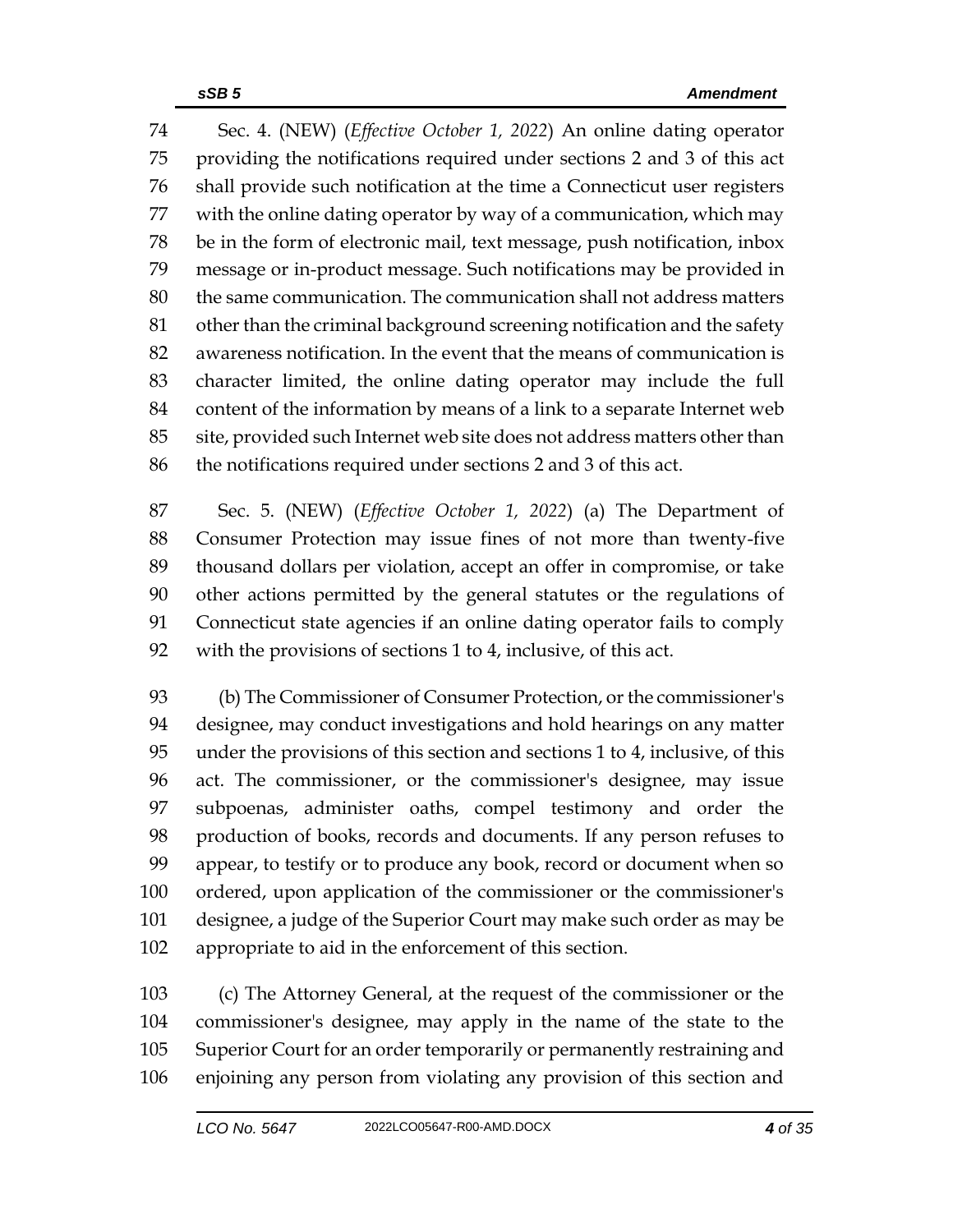sections 1 to 4, inclusive, of this act.

 Sec. 6. (*Effective from passage*) (a) There is established a working group to examine and develop recommendations regarding potential legislation to criminalize child grooming, including acts to persuade, coerce, induce or entice a minor for the purposes of: (1) Sexually exploiting the minor; (2) the creation of child pornography; (3) engaging 113 the minor in prostitution; or (4) trafficking the minor.

 (b) The working group shall be comprised of: (1) An individual appointed by the president pro tempore of the Senate, who shall serve as the chairperson of the working group, (2) an individual appointed by the speaker of the House of Representatives, (3) an individual appointed by the minority leader of the Senate, (4) an individual appointed by the minority leader of the House of Representatives, (5) an individual appointed by the Senate chairperson of the joint standing committee of the General Assembly having cognizance of matters relating to the 122 judiciary, (6) an individual appointed by the House chairperson of the 123 joint standing committee of the General Assembly having cognizance of matters relating to the judiciary, (7) an individual appointed by the Senate ranking member of the joint standing committee of the General Assembly having cognizance of matters relating to the judiciary, (8) an individual appointed by the House ranking member of the joint standing committee of the General Assembly having cognizance of matters relating to the judiciary, (9) the Chief Public Defender, or the Chief Public Defender's designee, and (10) the Chief State's Attorney, or the Chief State's Attorney's designee. Any member of the working group appointed under subdivisions (1) to (8), inclusive, of this subsection may be a member of the General Assembly.

 (c) All appointments to the working group shall be made not later than sixty days after the effective date of this section. The appointing authority shall provide a copy of such appointment to the administrator of the joint standing committee of the General Assembly having cognizance of matters relating to the judiciary not later than seven days after the date of the appointment.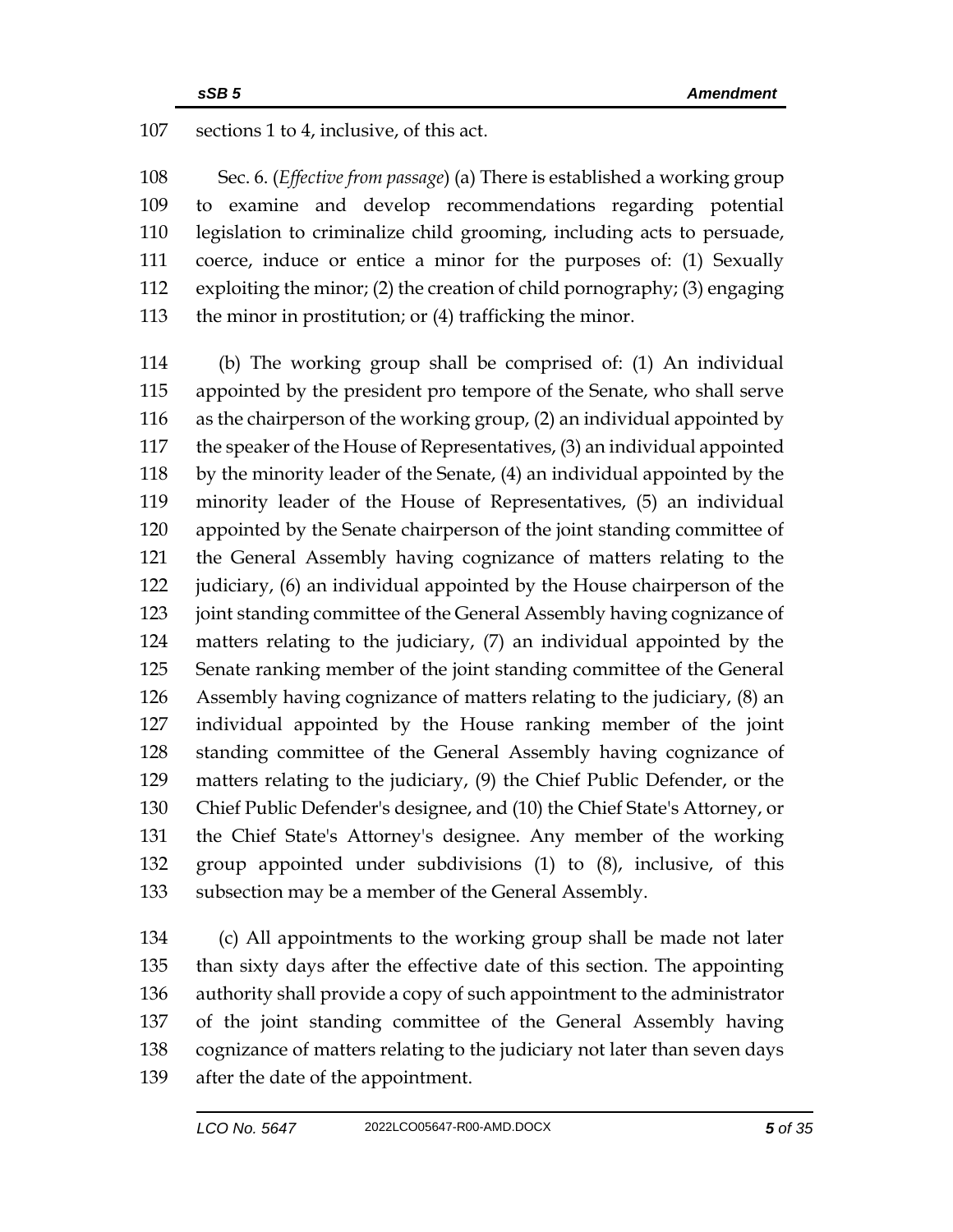(d) The chairperson of the working group shall schedule the first meeting of the working group, which shall be held not later than ninety days after the effective date of this section.

 (e) On or before December 31, 2022, the working group shall report its recommendations, in accordance with the provisions of section 11-4a of the general statutes, to the joint standing committee of the General Assembly having cognizance of matters relating to the judiciary. The working group shall terminate on the date that it submits such report or December 31, 2022, whichever is later.

Sec. 7. (NEW) (*Effective July 1, 2022*) (a) As used in this section:

 (1) "Eligible entity" means any of the following located in this state: (A) A local or regional school district, (B) a historical society, (C) a tax- exempt entity registered with the office of the Secretary of the State, (D) a government agency, (E) a constituent unit of the state system of higher education, (F) a public library, or (G) any other entity operating under another entity described in this subdivision; and

 (2) "Online abuse" means the following acts, when conducted using any interactive computer service: (A) Speech or conduct motivated by hatred, prejudice or bigotry towards a person or group based on the person's actual or perceived religion, national origin, alienage, color, race, sex, gender identity or expression, sexual orientation or disability, 161 (B) harassment,  $(C)$  stalking,  $(D)$  swatting,  $(E)$  doxing, or  $(F)$  an assault.

 (b) There is established a grant program to provide educational and training opportunities with the goal of preventing online abuse and informing individuals about identifying, reporting, responding to and avoiding online abuse. The grant program shall be administered by the Department of Emergency Services and Public Protection, in consultation with the State-Wide Hate Crimes Advisory Council, established under section 51-279f of the general statutes.

 (c) Not later than three months after receiving funds from the state for any fiscal year, the administrator of the grant program shall issue a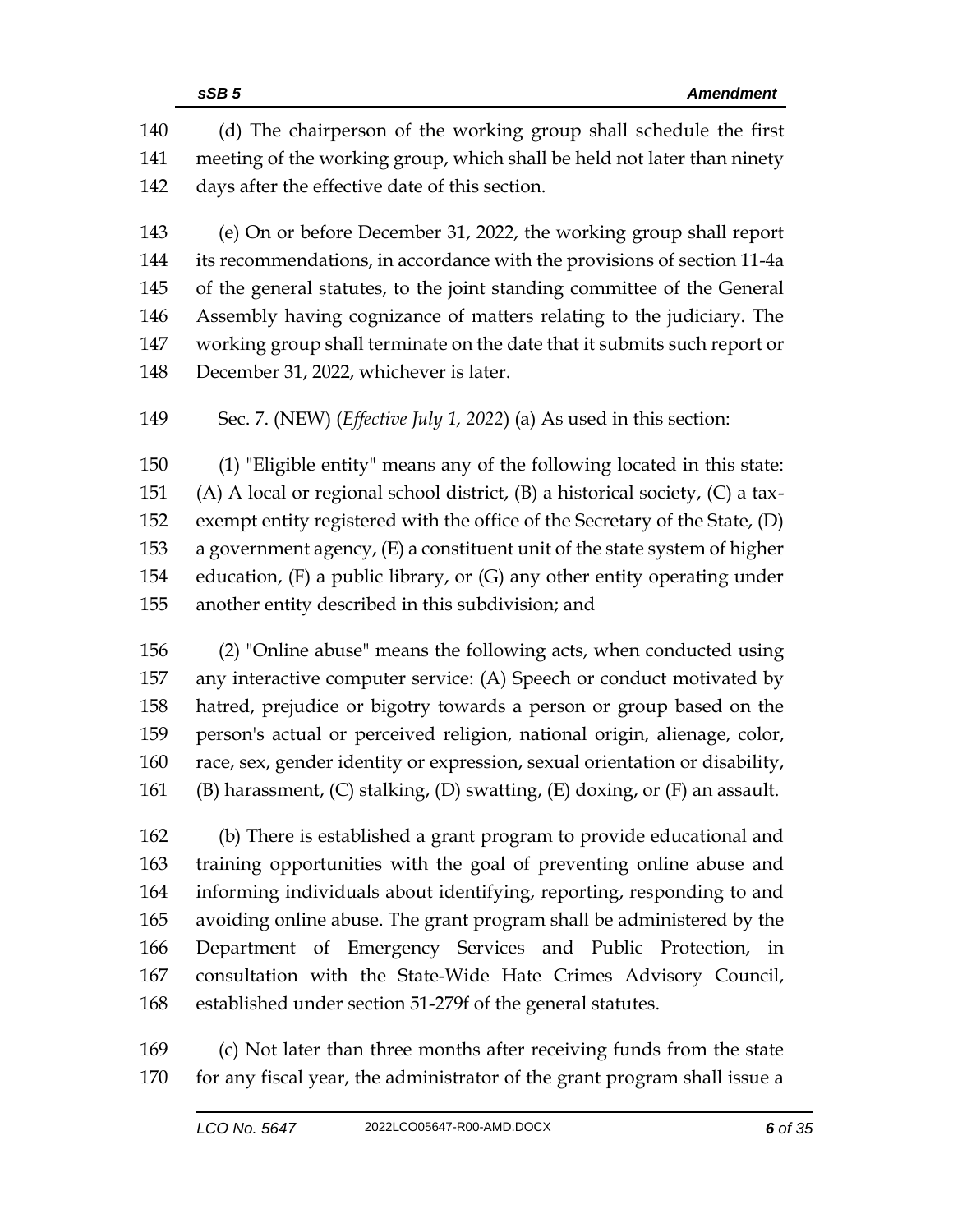request for proposals from any eligible entity. Each response to the request for proposals shall: Specify the types of online abuse that the entity proposes to address in accordance with the purposes of the program under subsection (b) of this section; the methods used to achieve the goals of the program; other specific goals of the eligible entity; the target audience of the training and information that the entity would provide; whether the eligible entity is replicating a program found to have a high likelihood of success as determined by a cost- benefit analysis appearing in a peer reviewed academic journal; and the amount, if any, of matching funds the eligible entity will contribute.

 (d) The department may award grants for any programming or service that prevents online abuse or furthers the other goals of the program under subsection (b) of this section, including training teachers or professionals within schools, archiving, public murals, curriculum development and marketing. Eligible entities may use the funds awarded under this subsection collectively, including regionally, through coordinated efforts and conferences that achieve the goals of the program.

 (e) The department may only award a grant to an eligible entity in an amount not to exceed thirty thousand dollars during any fiscal year.

 Sec. 8. Section 46a-51 of the 2022 supplement to the general statutes is repealed and the following is substituted in lieu thereof (*Effective October 1, 2022*):

As used in section 4a-60a and this chapter:

 (1) "Blind" refers to an individual whose central visual acuity does not exceed 20/200 in the better eye with correcting lenses, or whose visual acuity is greater than 20/200 but is accompanied by a limitation in the fields of vision such that the widest diameter of the visual field subtends an angle no greater than twenty degrees;

 (2) "Commission" means the Commission on Human Rights and Opportunities created by section 46a-52;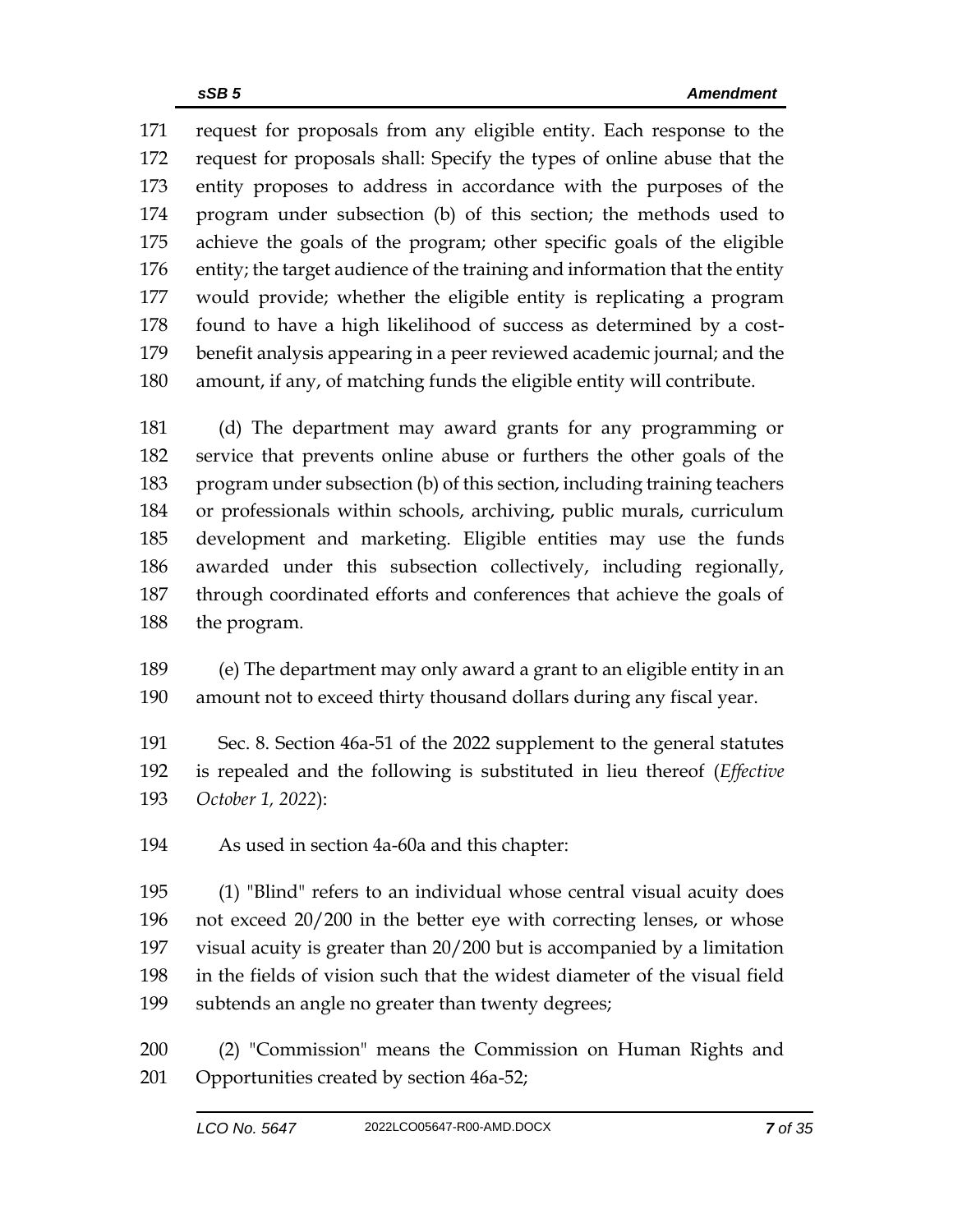|            | sSB <sub>5</sub><br><b>Amendment</b>                                                                                                  |
|------------|---------------------------------------------------------------------------------------------------------------------------------------|
| 202<br>203 | (3) "Commission legal counsel" means a member of the legal staff<br>employed by the commission pursuant to section 46a-54, as amended |
| 204        | by this act;                                                                                                                          |
| 205        | (4) "Commissioner" means a member of the commission;                                                                                  |
| 206        | (5) "Court" means the Superior Court or any judge of said court;                                                                      |
| 207        | (6) "Discrimination" includes segregation and separation;                                                                             |
| 208        | (7) "Discriminatory employment practice" means any discriminatory                                                                     |
| 209        | practice specified in section 46a-60, as amended by this act, or 46a-81c;                                                             |
| 210        | (8) "Discriminatory practice" means a violation of section 4a-60, 4a-                                                                 |
| 211        | 60a, 4a-60g, 31-40y, as amended by this $act$ , subparagraph (C) of                                                                   |
| 212        | subdivision (15) of section 46a-54, as amended by this act, subdivisions                                                              |
| 213        | (16) and (17) of section 46a-54, as amended by this act, section 46a-58, as                                                           |
| 214        | amended by this act, 46a-59, as amended by this act, 46a-60, as amended                                                               |
| 215        | by this act, 46a-64, as amended by this act, 46a-64c, 46a-66, as amended                                                              |
| 216        | by this act, 46a-68, 46a-68c to 46a-68f, inclusive, or 46a-70 to 46a-78,                                                              |
| 217        | inclusive, as amended by this act, subsection (a) of section 46a-80 or                                                                |
| 218        | sections 46a-81b to 46a-81o, inclusive;                                                                                               |
| 219        | (9) "Employee" means any person employed by an employer but shall                                                                     |
| 220        | not include any individual employed by such individual's parents,                                                                     |
| 221        | spouse or child. "Employee" includes any elected or appointed official                                                                |
| 222        | of a municipality, board, commission, counsel or other governmental                                                                   |
| 223        | body;                                                                                                                                 |
| 224        | (10) "Employer" includes the state and all political subdivisions                                                                     |
| 225        | thereof and means any person or employer with [three] one or more                                                                     |
| 226        | persons in such person's or employer's employ;                                                                                        |
| 227        | (11) "Employment agency" means any person undertaking with or                                                                         |
| 228        | without compensation to procure employees or opportunities to work;                                                                   |
| 229        | (12) "Labor organization" means any organization which exists for the                                                                 |
| 230        | purpose, in whole or in part, of collective bargaining or of dealing with                                                             |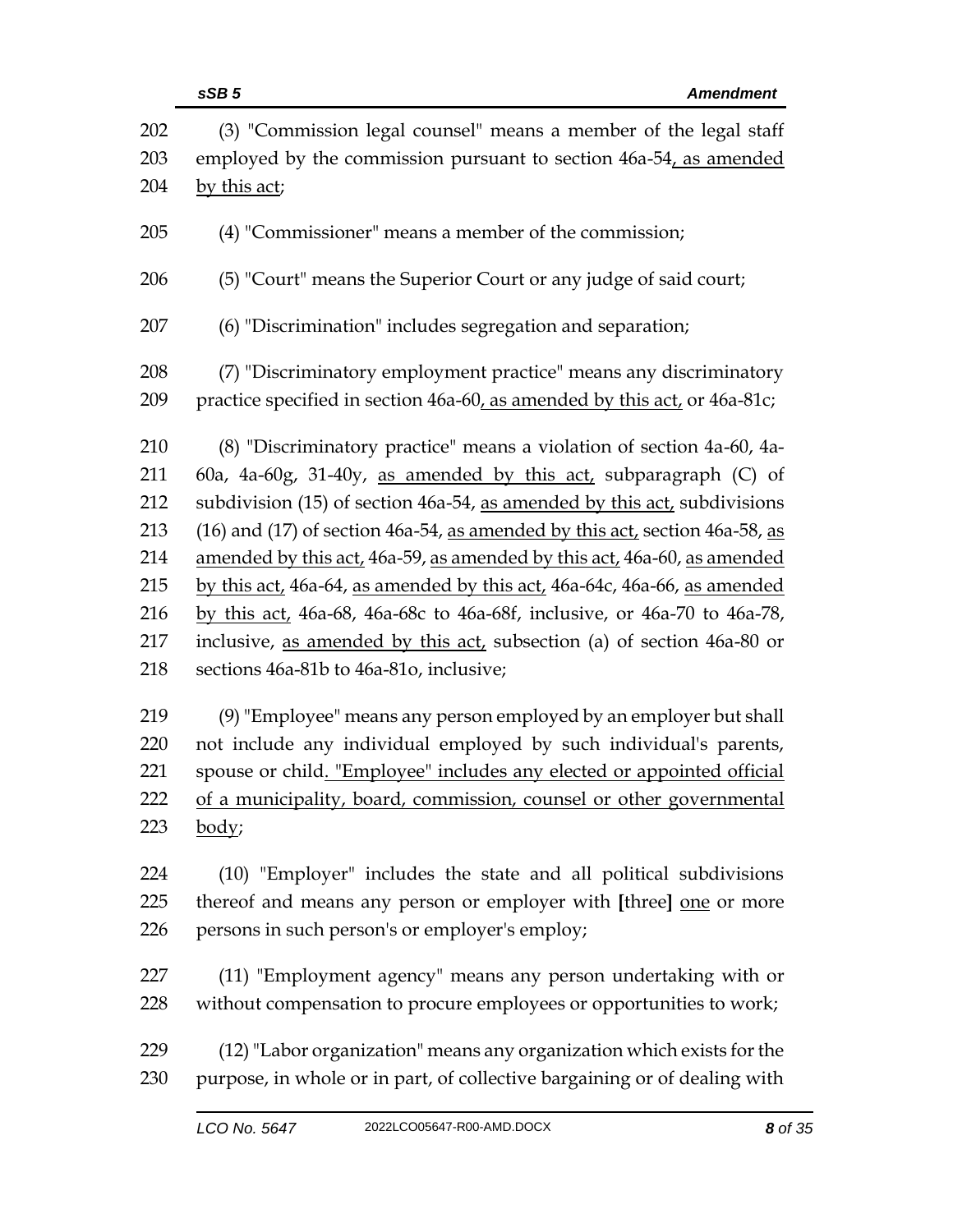employers concerning grievances, terms or conditions of employment, or of other mutual aid or protection in connection with employment; (13) "Intellectual disability" means intellectual disability as defined in section 1-1g; (14) "Person" means one or more individuals, partnerships, associations, corporations, limited liability companies, legal representatives, trustees, trustees in bankruptcy, receivers and the state and all political subdivisions and agencies thereof; (15) "Physically disabled" refers to any individual who has any chronic physical handicap, infirmity or impairment, whether congenital or resulting from bodily injury, organic processes or changes or from illness, including, but not limited to, epilepsy, deafness or being hard of hearing or reliance on a wheelchair or other remedial appliance or device; (16) "Respondent" means any person alleged in a complaint filed pursuant to section 46a-82 to have committed a discriminatory practice;

 (17) "Discrimination on the basis of sex" includes but is not limited to discrimination related to pregnancy, child-bearing capacity, sterilization, fertility or related medical conditions;

 (18) "Discrimination on the basis of religious creed" includes but is not limited to discrimination related to all aspects of religious observances and practice as well as belief, unless an employer demonstrates that the employer is unable to reasonably accommodate to an employee's or prospective employee's religious observance or practice without undue hardship on the conduct of the employer's business;

 (19)"Learning disability" refers to an individual who exhibits a severe discrepancy between educational performance and measured intellectual ability and who exhibits a disorder in one or more of the basic psychological processes involved in understanding or in using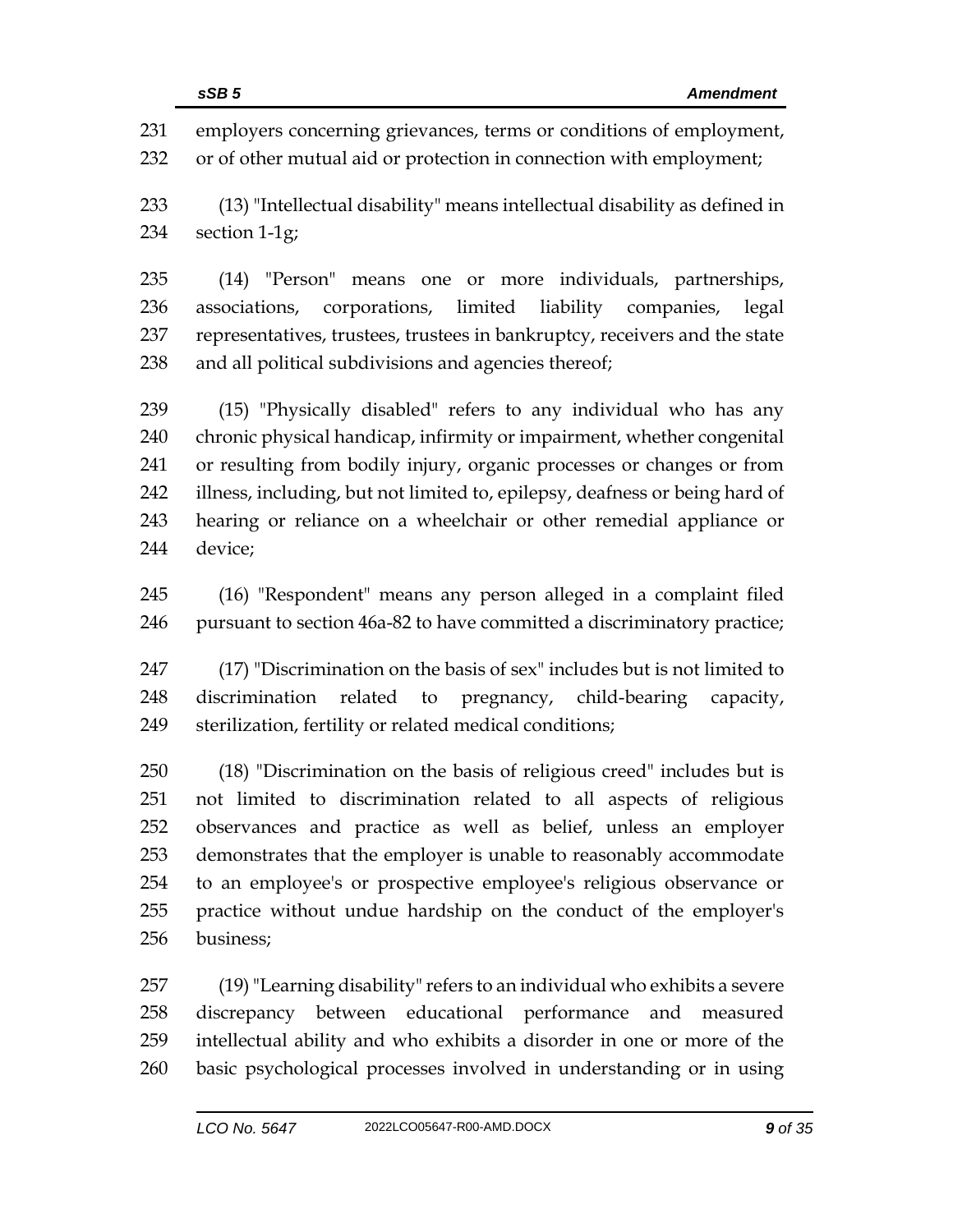language, spoken or written, which may manifest itself in a diminished ability to listen, speak, read, write, spell or to do mathematical calculations;

 (20) "Mental disability" refers to an individual who has a record of, or is regarded as having one or more mental disorders, as defined in the most recent edition of the American Psychiatric Association's "Diagnostic and Statistical Manual of Mental Disorders"; and

 (21) "Gender identity or expression" means a person's gender-related identity, appearance or behavior, whether or not that gender-related identity, appearance or behavior is different from that traditionally associated with the person's physiology or assigned sex at birth, which gender-related identity can be shown by providing evidence including, but not limited to, medical history, care or treatment of the gender- related identity, consistent and uniform assertion of the gender-related identity or any other evidence that the gender-related identity is sincerely held, part of a person's core identity or not being asserted for an improper purpose.

- (22) "Veteran" means veteran as defined in subsection (a) of section 27-103;
- (23) "Race" is inclusive of ethnic traits historically associated with race, including, but not limited to, hair texture and protective hairstyles; **[**and**]**
- (24) "Protective hairstyles" includes, but is not limited to, wigs, headwraps and hairstyles such as individual braids, cornrows, locs, twists, Bantu knots, afros and afro puffs; and
- (25) "Domestic Violence" has the same meaning as provided in subsection (b) of section 46b-1.
- Sec. 9. Section 46a-54 of the 2022 supplement to the general statutes is repealed and the following is substituted in lieu thereof (*Effective from passage*):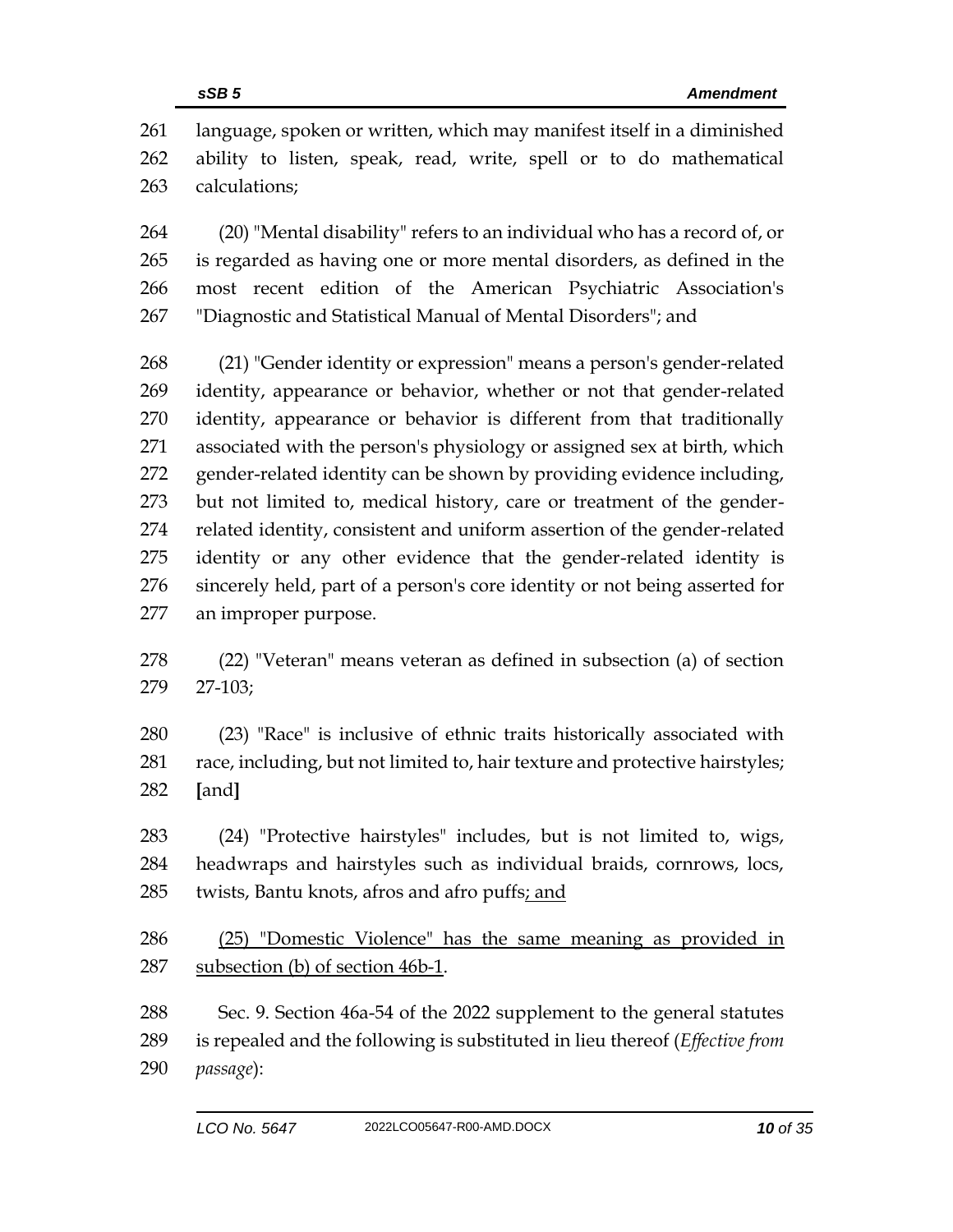|     | sSB <sub>5</sub><br><b>Amendment</b>                                      |
|-----|---------------------------------------------------------------------------|
| 291 | The commission shall have the following powers and duties:                |
| 292 | (1) To establish and maintain such offices as the commission may          |
| 293 | deem necessary;                                                           |
| 294 | (2) To organize the commission into a division of affirmative action      |
| 295 | monitoring and contract compliance, a division of discriminatory          |
| 296 | practice complaints and such other divisions, bureaus or units as may     |
| 297 | be necessary for the efficient conduct of business of the commission;     |
| 298 | (3) To employ legal staff and commission legal counsel as necessary       |
| 299 | to perform the duties and responsibilities under section 46a-55, as       |
| 300 | amended by this act. [One commission legal counsel shall serve as         |
| 301 | supervising attorney.] Each commission legal counsel shall be admitted    |
| 302 | to practice law in this state;                                            |
| 303 | (4) To appoint such investigators and other employees and agents as       |
| 304 | it deems necessary, fix their compensation within the limitations         |
| 305 | provided by law and prescribe their duties;                               |
| 306 | (5) To adopt, publish, amend and rescind regulations consistent with      |
| 307 | and to effectuate the provisions of this chapter;                         |
| 308 | (6) To establish rules of practice to govern, expedite and effectuate     |
| 309 | the procedures set forth in this chapter;                                 |
| 310 | (7) To recommend policies and make recommendations to agencies            |
| 311 | and officers of the state and local subdivisions of government to         |
| 312 | effectuate the policies of this chapter;                                  |
| 313 | (8) To receive, initiate as provided in section 46a-82, investigate and   |
| 314 | mediate discriminatory practice complaints;                               |
| 315 | (9) By itself or with or by hearing officers or human rights referees, to |
| 316 | hold hearings, subpoena witnesses and compel their attendance,            |
| 317 | administer oaths, take the testimony of any person under oath and         |
| 318 | require the production for examination of any books and papers relating   |
| 319 | to any matter under investigation or in question;                         |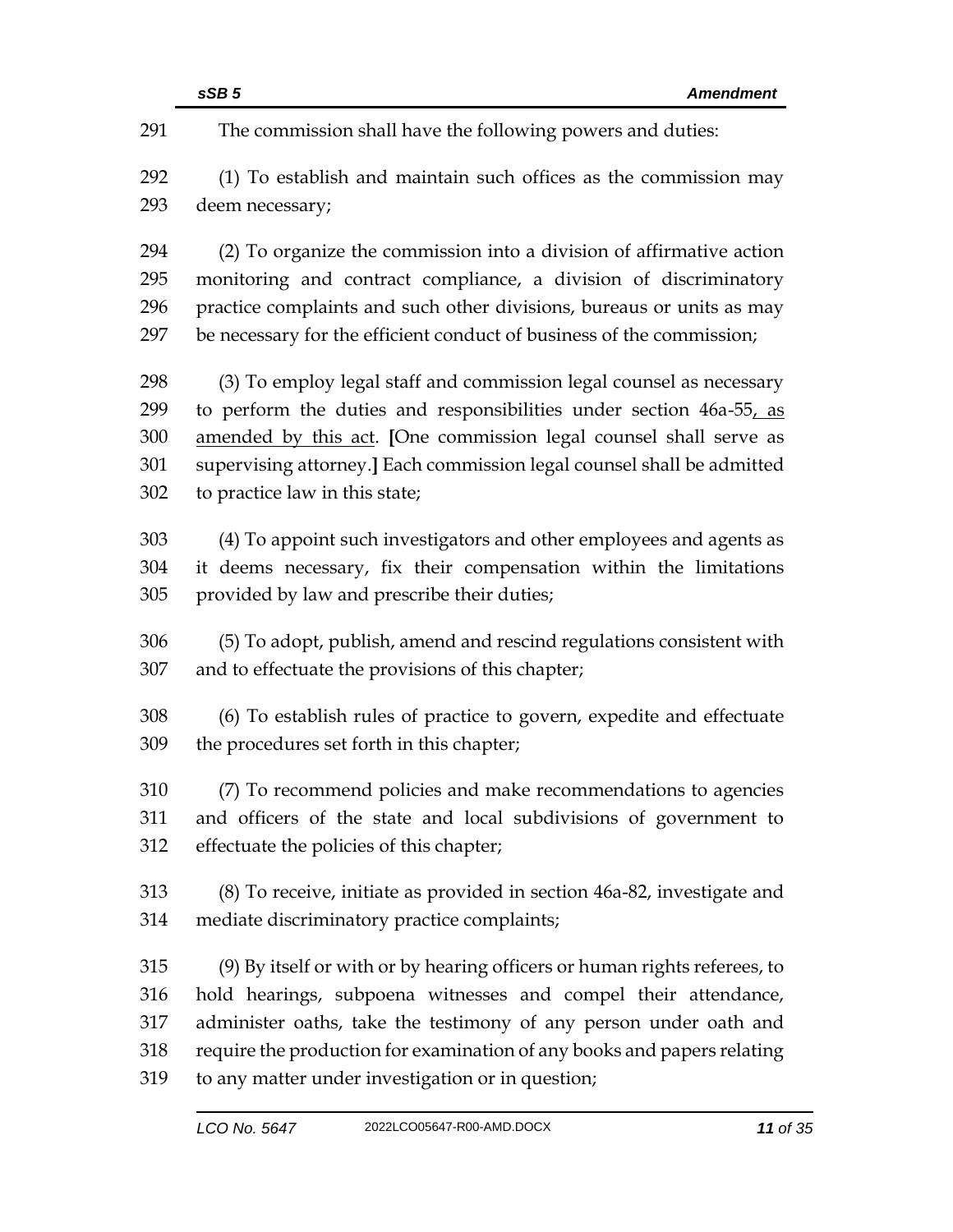(10) To make rules as to the procedure for the issuance of subpoenas by individual commissioners, hearing officers and human rights referees;

 (11) To require written answers to interrogatories under oath relating to any complaint under investigation pursuant to this chapter alleging any discriminatory practice as defined in subdivision (8) of section 46a- 51, as amended by this act, and to adopt regulations, in accordance with the provisions of chapter 54, for the procedure for the issuance of interrogatories and compliance with interrogatory requests;

 (12) To utilize such voluntary and uncompensated services of private individuals, agencies and organizations as may from time to time be offered and needed and with the cooperation of such agencies, (A) to study the problems of discrimination in all or specific fields of human relationships, and (B) to foster through education and community effort or otherwise good will among the groups and elements of the population of the state;

 (13) To require the posting by an employer, employment agency or labor organization of such notices regarding statutory provisions as the commission shall provide;

 (14) To require the posting, by any respondent or other person subject to the requirements of section 46a-64, as amended by this act, 46a-64c, as amended by this act, 46a-81d or 46a-81e, of such notices of statutory provisions as it deems desirable;

 (15) To require an employer having three or more employees to (A) post in a prominent and accessible location information concerning the illegality of sexual harassment and remedies available to victims of sexual harassment; **[**,**]** (B) provide, not later than three months after the employee's start date with the employer, a copy of the information concerning the illegality of sexual harassment and remedies available to victims of sexual harassment to each employee by electronic mail with a subject line that includes the words "Sexual Harassment Policy" or words of similar import, if (i) the employer has provided an electronic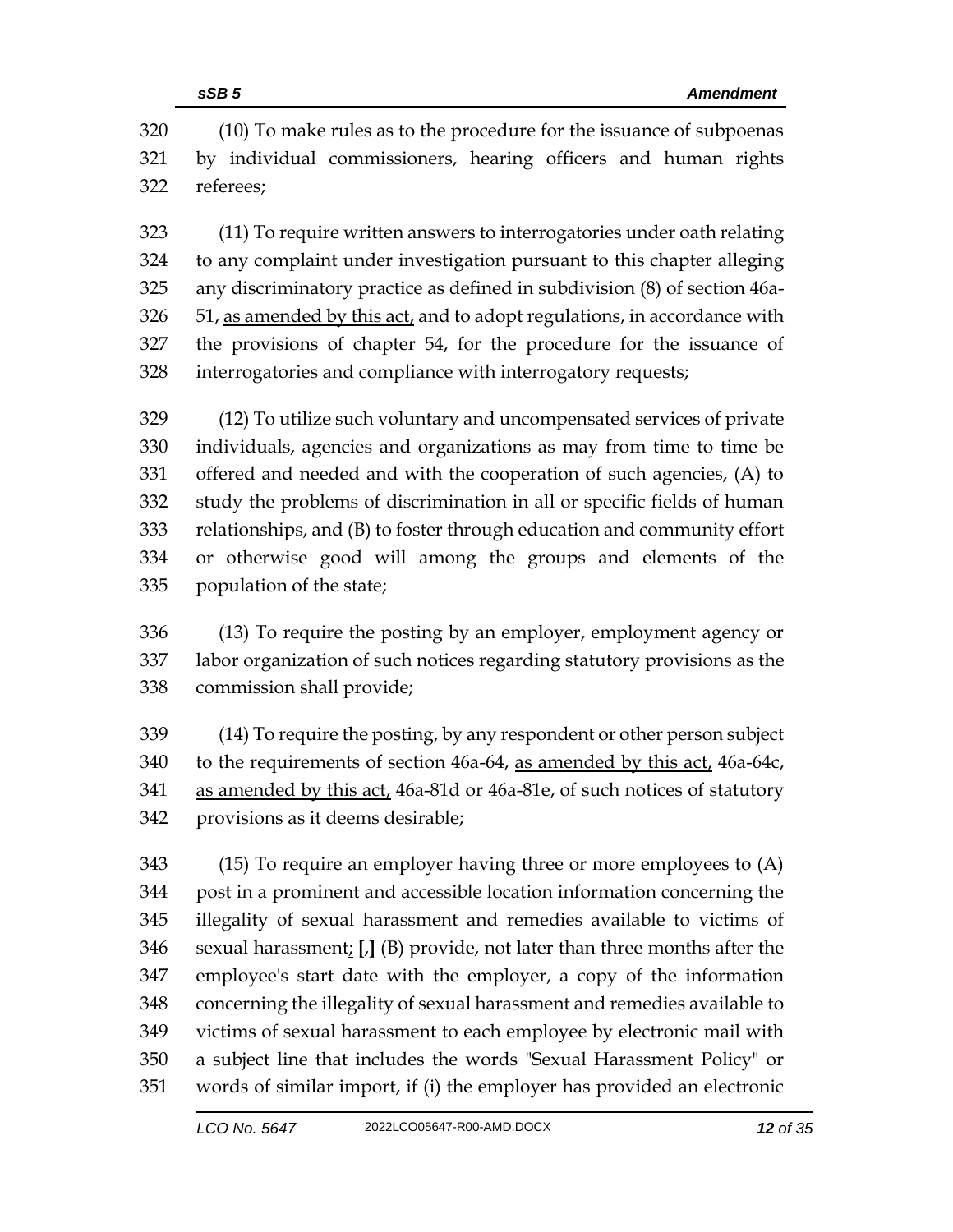mail account to the employee, or (ii) the employee has provided the employer with an electronic mail address, provided if an employer has not provided an electronic mail account to the employee, the employer shall post the information concerning the illegality of sexual harassment and remedies available to victims of sexual harassment on the employer's Internet web site, if the employer maintains such an Internet web site. An employer may comply with the requirements of this subparagraph, by providing an employee with the link to the commission's Internet web site concerning the illegality of sexual harassment and the remedies available to victims of sexual harassment by electronic mail, text message or in writing; and (C) provide two hours of training and education to employees within one year of October 1, 2019, provided any employer who has provided such training and education to any such employees after October 1, 2018, shall not be required to provide such training and education a second time. An employer having (i) three or more employees, shall provide such training and education to an employee hired on or after October 1, 2019, not later than six months after the date of his or her hire, provided the commission has developed and made available such training and education materials in accordance with the provisions of subdivision (8) of subsection (a) of section 46a-56, as amended by this act; or (ii) less than three employees shall provide such training and education to all supervisory employees within one year of October 1, 2019, and to all new supervisory employees within six months of their assumption of a supervisory position, provided any employer who has provided such training and education to any such supervisory employees after October 1, 2018, shall not be required to provide such training and education a second time. Any supervisory employee hired on or after October 1, 2019, by an employer having less than three employees, shall receive such training and education not later than six months after the date of his or her hire, provided the commission has developed and made available such training and education materials in accordance with the provisions of subdivision (8) of subsection (a) of section 46a-56, as amended by this act. Such training and education shall include information concerning the federal and state statutory provisions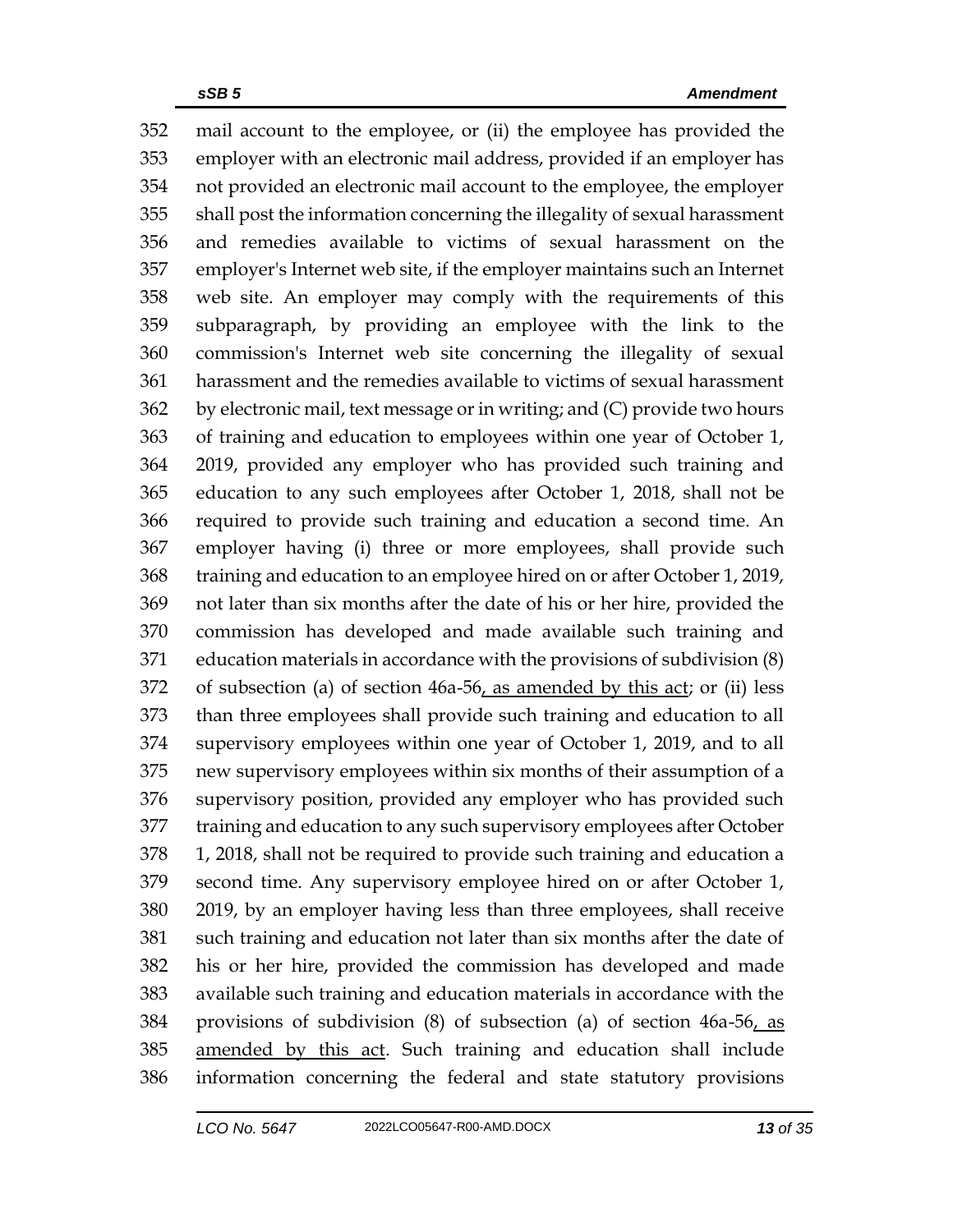concerning sexual harassment and remedies available to victims of sexual harassment. If an employee has received in-person training provided by the commission or has taken the no cost online training provided by the commission on its Internet web site in accordance with 391 the provisions of subdivision  $(8)$  of subsection  $(a)$  of section 46a-56, as amended by this act, while employed by a different employer within the two years preceding the date of hire, an employer may consider such prior training to satisfy the training requirements of this section. An employer who is required to provide training under this subdivision shall provide periodic supplemental training that updates all supervisory and nonsupervisory employees on the content of such training and education not less than every ten years. As used in this subdivision, "sexual harassment" has the same meaning as provided in 400 subdivision (8) of subsection (b) of section 46a-60, as amended by this 401 act, and "employer" includes the General Assembly and "employee" means any individual employed by an employer, including an individual employed by such individual's parent, spouse or child;

 (16) To require each state agency that employs one or more employees to (A) provide a minimum of three hours of diversity training and education (i) to all supervisory and nonsupervisory employees, not later than July 1, 2002, with priority for such training to supervisory employees, and (ii) to all newly hired supervisory and nonsupervisory employees, not later than six months after their assumption of a position with a state agency, with priority for such training to supervisory employees. Such training and education shall include information concerning the federal and state statutory provisions concerning discrimination and hate crimes directed at protected classes and remedies available to victims of discrimination and hate crimes, standards for working with and serving persons from diverse populations and strategies for addressing differences that may arise from diverse work environments; and (B) submit an annual report to the Commission on Human Rights and Opportunities concerning the status of the diversity training and education required under subparagraph (A) of this subdivision. The information in such annual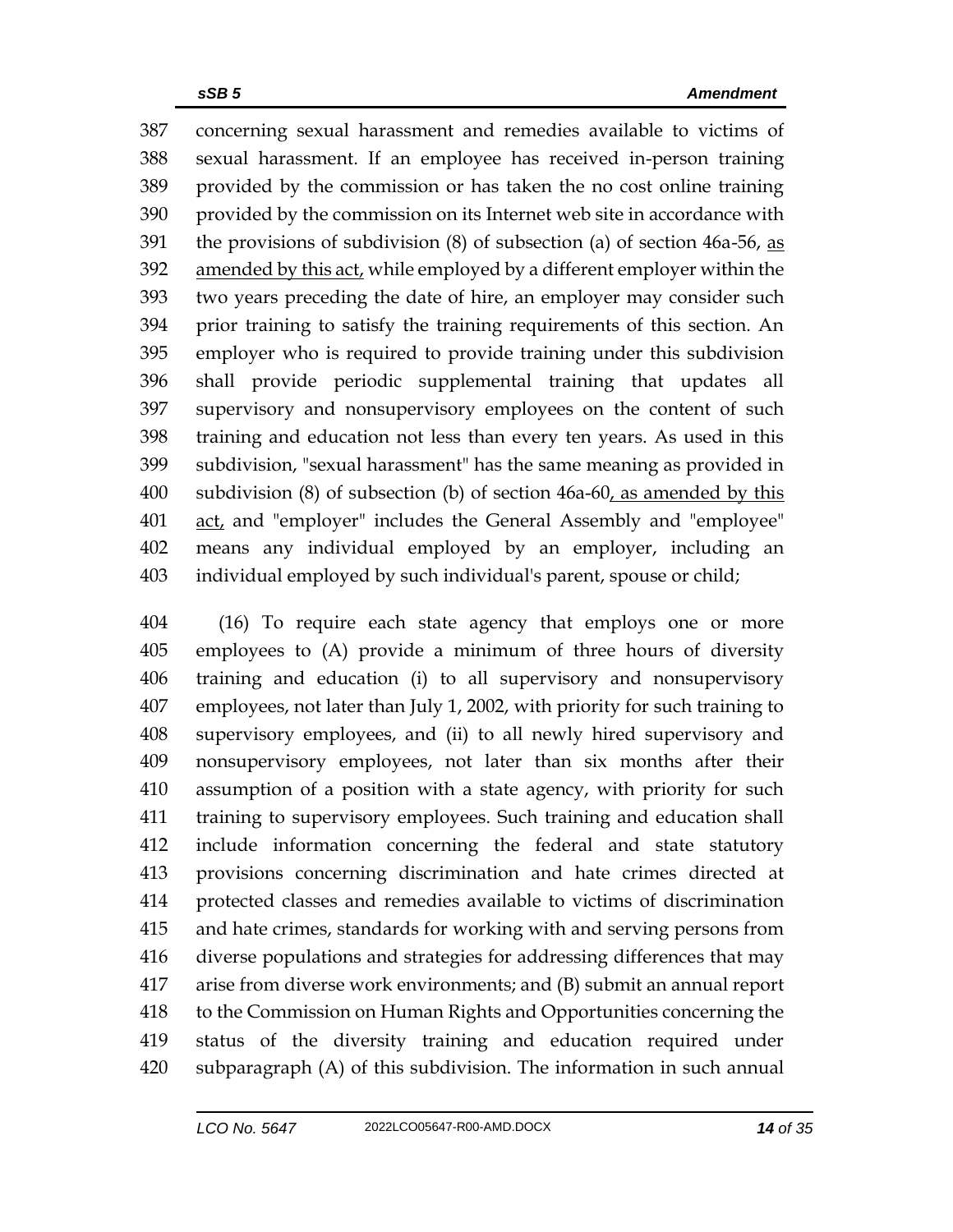reports shall be reviewed by the commission for the purpose of submitting an annual summary report to the General Assembly. Notwithstanding the provisions of this section, if a state agency has provided such diversity training and education to any of its employees prior to October 1, 1999, such state agency shall not be required to provide such training and education a second time to such employees. The requirements of this subdivision shall be accomplished within available appropriations. As used in this subdivision, "employee" includes any part-time employee who works more than twenty hours per week;

 (17) To require each agency to submit information demonstrating its compliance with subdivision (16) of this section as part of its affirmative action plan and to receive and investigate complaints concerning the failure of a state agency to comply with the requirements of subdivision (16) of this section; **[**and**]**

 (18) To enter into contracts for and accept grants of private or federal funds and to accept gifts, donations or bequests, including donations of service by attorneys; **[**.**]**

 (19) To require each state agency to provide a minimum of one hour of training and education related to domestic violence and the resources available to victims of domestic violence (A) to all employees hired prior to January 1, 2023, not later than July 1, 2023, and (B) to all employees hired on or after January 1, 2023, not later than six months after their assumption of a position with a state agency. Such training and 445 education shall include information concerning (i) domestic violence, abuser and victim behaviors; (ii) how domestic violence may impact the workplace; and (iii) the resources available to victims of domestic violence. The requirements of this subdivision shall be accomplished within available appropriations using the training and education materials made available by the commission in accordance with the provisions of subdivision (10) of subsection (a) of section 46a-56, as amended by this act; and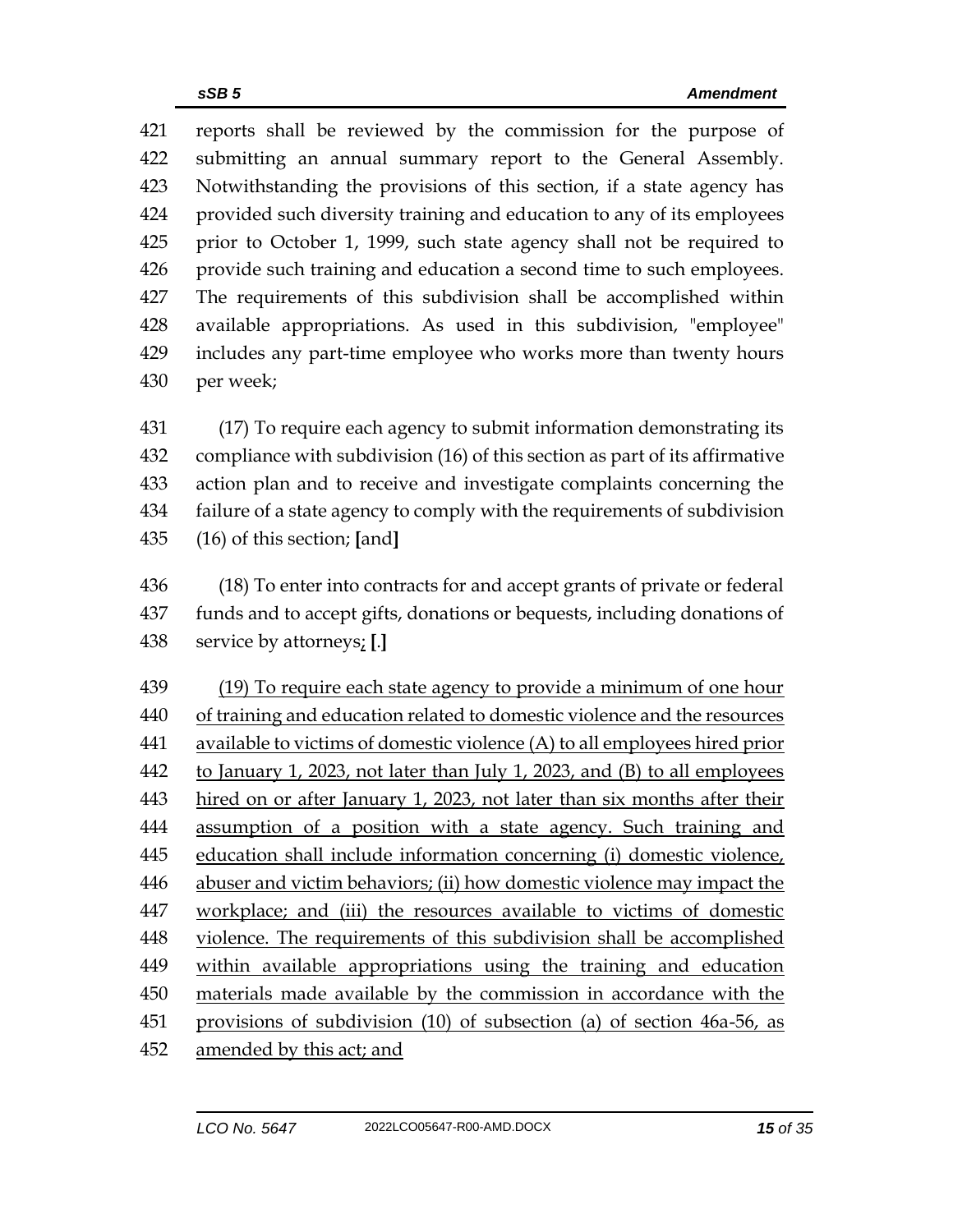|            | sSB <sub>5</sub><br><b>Amendment</b>                                                                                                                 |
|------------|------------------------------------------------------------------------------------------------------------------------------------------------------|
| 453        | (20) To require an employer having three or more employees to post                                                                                   |
| 454        | in a prominent and accessible location information concerning domestic                                                                               |
| 455        | violence and the resources available to victims of domestic violence in                                                                              |
| 456        | Connecticut.                                                                                                                                         |
|            |                                                                                                                                                      |
| 457<br>458 | Sec. 10. Subsection (a) of section 46a-56 of the general statutes is<br>repealed and the following is substituted in lieu thereof (Effective October |
| 459        | $1, 2022$ :                                                                                                                                          |
|            |                                                                                                                                                      |
| 460        | (a) The commission shall:                                                                                                                            |
| 461        | (1) Investigate the possibilities of affording equal opportunity of                                                                                  |
| 462        | profitable employment to all persons, with particular reference to job                                                                               |
| 463        | training and placement;                                                                                                                              |
| 464        | (2) Compile facts concerning discrimination in employment,                                                                                           |
| 465        | violations of civil liberties and other related matters;                                                                                             |
| 466        | (3) Investigate and proceed in all cases of discriminatory practices as                                                                              |
| 467        | provided in this chapter and noncompliance with the provisions of                                                                                    |
| 468        | section 4a-60 or 4a-60a or sections 46a-68c to 46a-68f, inclusive;                                                                                   |
| 469        | (4) From time to time, but not less than once a year, report to the                                                                                  |
| 470        | Governor as provided in section 4-60, making recommendations for the                                                                                 |
| 471        | removal of such injustices as it may find to exist and such other                                                                                    |
| 472        | it deems advisable<br>recommendations as<br>and describing<br>the                                                                                    |
| 473        | investigations, proceedings and hearings it has conducted and their                                                                                  |
| 474        | outcome, the decisions it has rendered and the other work it has                                                                                     |
| 475        | performed;                                                                                                                                           |
| 476        | (5) Monitor state contracts to determine whether they are in                                                                                         |
| 477        | compliance with sections 4a-60 and 4a-60a, and those provisions of the                                                                               |
| 478        | general statutes which prohibit discrimination;                                                                                                      |
| 479        | (6) Compile data concerning state contracts with female and minority                                                                                 |
| 480        | business enterprises and submit a report annually to the General                                                                                     |
| 481        | Assembly concerning the employment of such business enterprises as                                                                                   |
| 482        | contractors and subcontractors;                                                                                                                      |
|            |                                                                                                                                                      |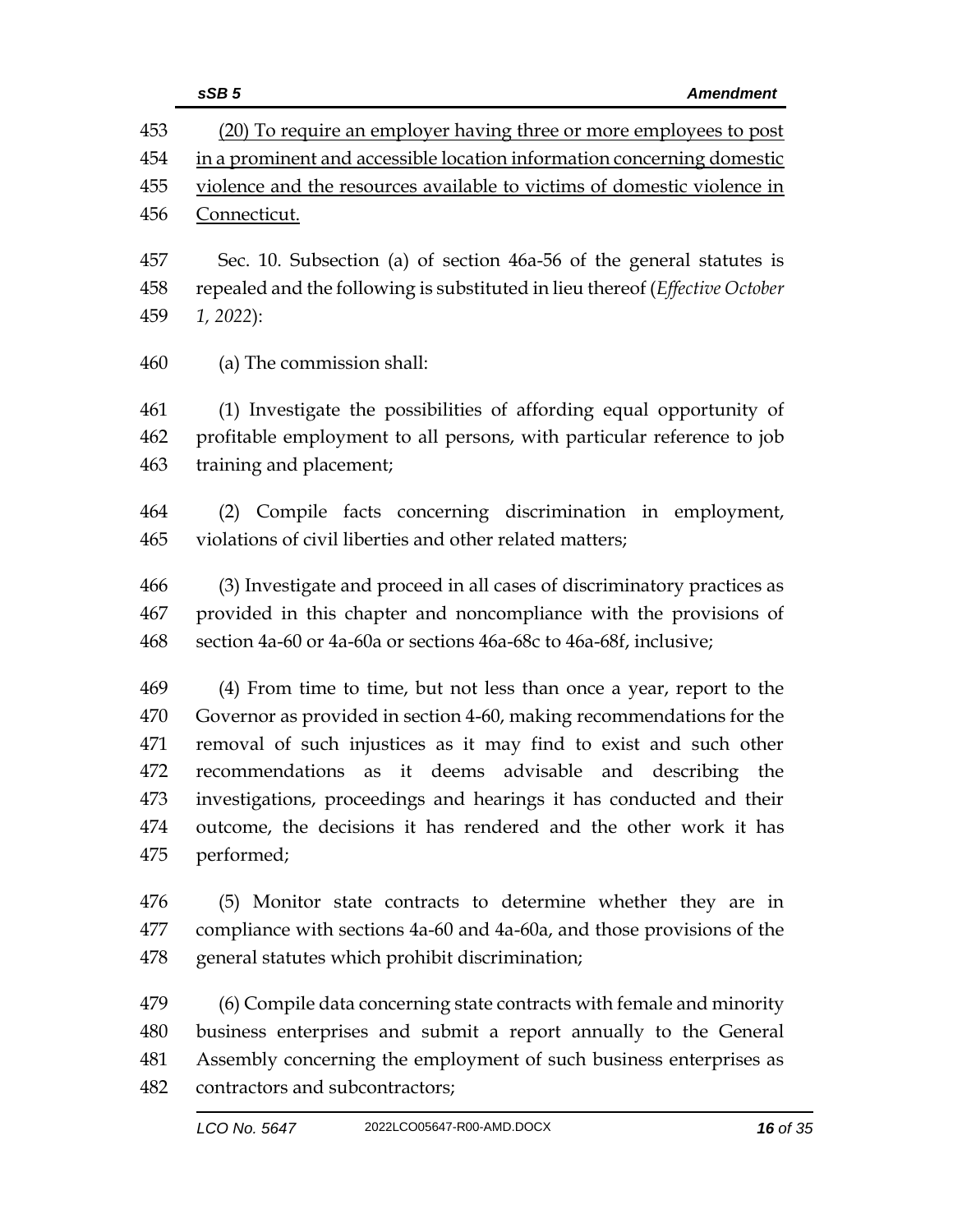|     | sSB <sub>5</sub><br><b>Amendment</b>                                       |  |  |
|-----|----------------------------------------------------------------------------|--|--|
| 483 | (7) Develop and include on the commission's Internet web site a link       |  |  |
| 484 | concerning the illegality of sexual harassment, as defined in section 46a- |  |  |
| 485 | 60, as amended by this act, and the remedies available to victims of       |  |  |
| 486 | sexual harassment; [and]                                                   |  |  |
| 487 | (8) Develop and make available at no cost to employers an online           |  |  |
| 488 | training and education video or other interactive method of training and   |  |  |
| 489 | education that fulfills the requirements prescribed in subdivision (15) of |  |  |
| 490 | section 46a-54, [.] as amended by this act;                                |  |  |
| 491 | (9) Develop, in conjunction with organizations that advocate on            |  |  |
| 492 | behalf of victims of domestic violence, and include on the commission's    |  |  |
| 493 | Internet web site a link concerning domestic violence and the resources    |  |  |
| 494 | available to victims of domestic violence; and                             |  |  |
| 495 | (10) Develop, in conjunction with organizations that advocate on           |  |  |
| 496 | behalf of victims of domestic violence, and make available at no cost to   |  |  |
| 497 | each state agency an online training and education video or other          |  |  |
| 498 | interactive method of training and education that fulfills the             |  |  |
| 499 | requirements prescribed in subdivision (19) of section 46a-54, as          |  |  |
| 500 | amended by this act.                                                       |  |  |
| 501 | Sec. 11. Section 46a-60 of the 2022 supplement to the general statutes     |  |  |
| 502 | is repealed and the following is substituted in lieu thereof (Effective    |  |  |
| 503 | October 1, 2022):                                                          |  |  |
| 504 | (a) As used in this section:                                               |  |  |
| 505 | (1) "Pregnancy" means pregnancy, childbirth or a related condition,        |  |  |
| 506 | including, but not limited to, lactation;                                  |  |  |
| 507 | (2) "Reasonable accommodation" means, but is not limited to, being         |  |  |
| 508 | permitted to sit while working, more frequent or longer breaks, periodic   |  |  |
| 509 | rest, assistance with manual labor, job restructuring, light duty          |  |  |
| 510 | assignments, modified work schedules, temporary transfers to less          |  |  |
| 511 | strenuous or hazardous work, time off to recover from childbirth or        |  |  |
| 512 | break time and appropriate facilities for expressing breast milk; and      |  |  |
|     |                                                                            |  |  |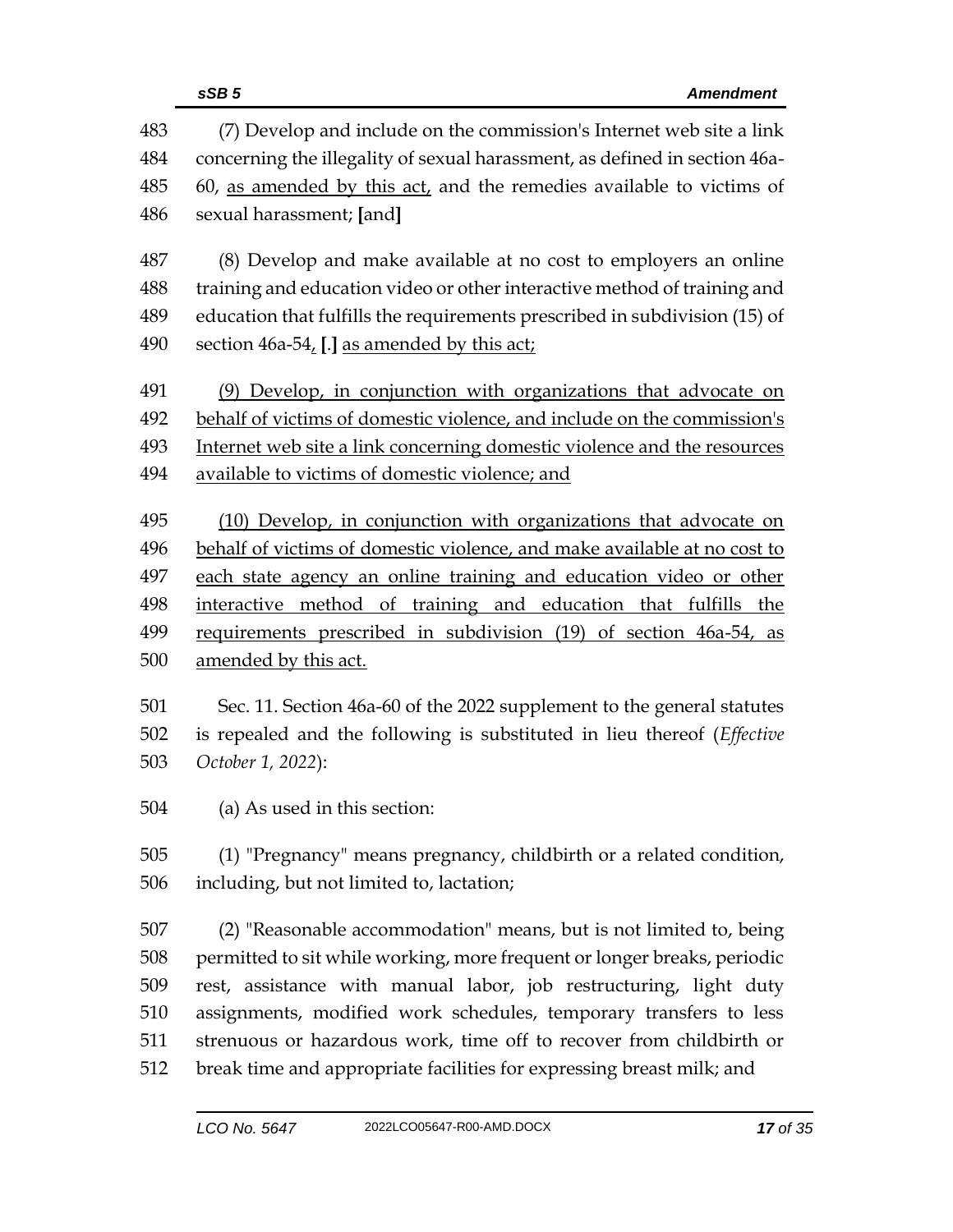(3) "Undue hardship" means an action requiring significant difficulty or expense when considered in light of factors such as (A) the nature and cost of the accommodation; (B) the overall financial resources of the employer; (C) the overall size of the business of the employer with respect to the number of employees, and the number, type and location of its facilities; and (D) the effect on expenses and resources or the impact otherwise of such accommodation upon the operation of the employer.

(b) It shall be a discriminatory practice in violation of this section:

 (1) For an employer, by the employer or the employer's agent, except in the case of a bona fide occupational qualification or need, to refuse to hire or employ or to bar or to discharge from employment any individual or to discriminate against any individual in compensation or in terms, conditions or privileges of employment because of the individual's race, color, religious creed, age, sex, gender identity or expression, marital status, national origin, ancestry, present or past history of mental disability, intellectual disability, learning disability, physical disability, including, but not limited to, blindness, **[**or**]** status as a veteran or status as a victim of domestic violence;

 (2) For any employment agency, except in the case of a bona fide occupational qualification or need, to fail or refuse to classify properly or refer for employment or otherwise to discriminate against any individual because of such individual's race, color, religious creed, age, sex, gender identity or expression, marital status, national origin, ancestry, present or past history of mental disability, intellectual disability, learning disability, physical disability, including, but not limited to, blindness, **[**or**]** status as a veteran or status as a victim of domestic violence;

 (3) For a labor organization, because of the race, color, religious creed, age, sex, gender identity or expression, marital status, national origin, ancestry, present or past history of mental disability, intellectual disability, learning disability, physical disability, including, but not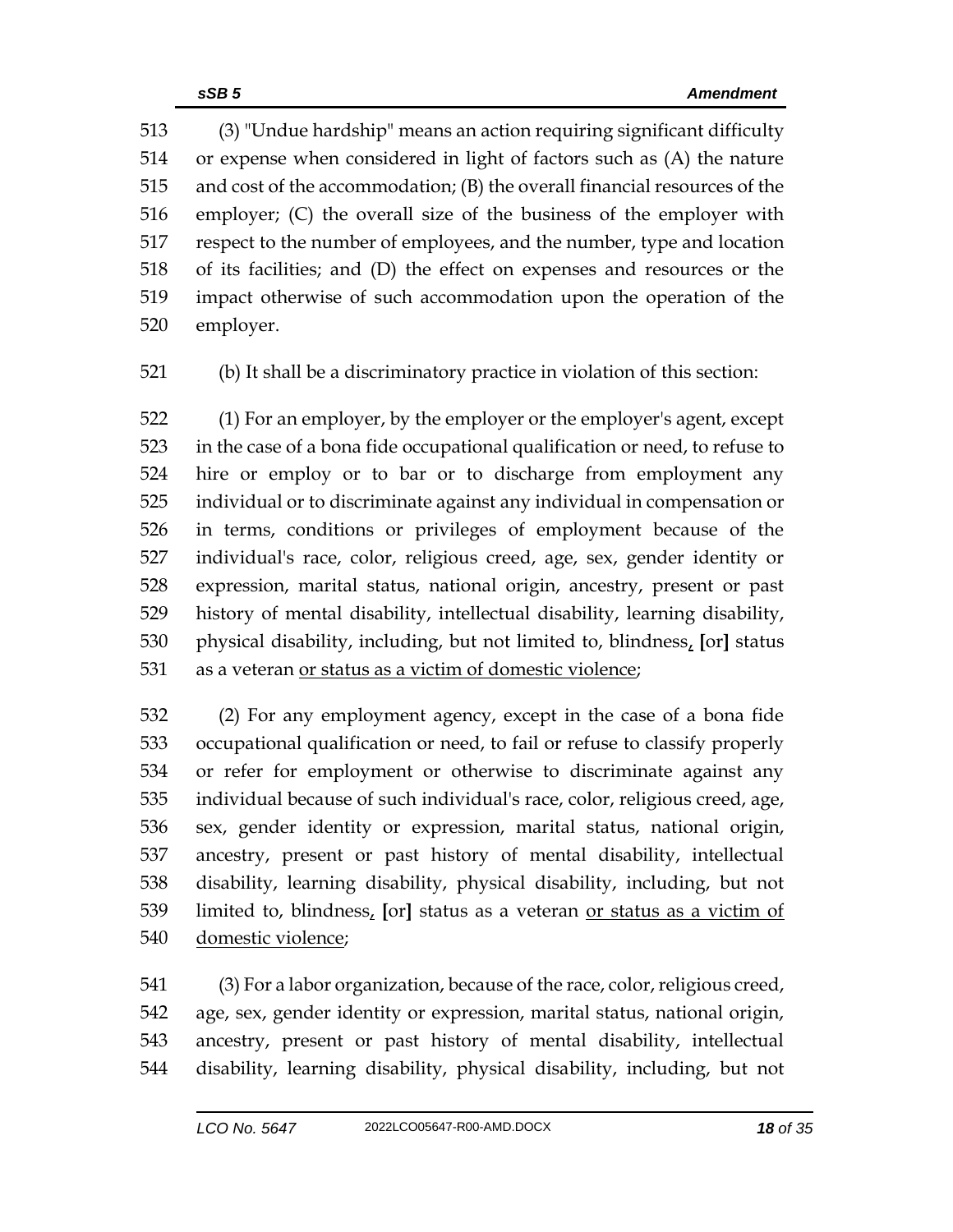limited to, blindness, **[**or**]** status as a veteran or status as a victim of domestic violence of any individual to exclude from full membership rights or to expel from its membership such individual or to discriminate in any way against any of its members or against any employer or any individual employed by an employer, unless such action is based on a bona fide occupational qualification;

 (4) For any person, employer, labor organization or employment agency to discharge, expel or otherwise discriminate against any person because such person has opposed any discriminatory employment practice or because such person has filed a complaint or testified or assisted in any proceeding under section 46a-82, 46a-83 or 46a-84;

 (5) For any person, whether an employer or an employee or not, to aid, abet, incite, compel or coerce the doing of any act declared to be a discriminatory employment practice or to attempt to do so;

 (6) For any person, employer, employment agency or labor organization, except in the case of a bona fide occupational qualification or need, to advertise employment opportunities in such a manner as to restrict such employment so as to discriminate against individuals because of their race, color, religious creed, age, sex, gender identity or expression, marital status, national origin, ancestry, present or past history of mental disability, intellectual disability, learning disability, physical disability, including, but not limited to, blindness, **[**or**]** status as a veteran or status as a victim of domestic violence;

 (7) For an employer, by the employer or the employer's agent: (A) To terminate a woman's employment because of her pregnancy; (B) to refuse to grant to that employee a reasonable leave of absence for disability resulting from her pregnancy; (C) to deny to that employee, who is disabled as a result of pregnancy, any compensation to which she is entitled as a result of the accumulation of disability or leave benefits accrued pursuant to plans maintained by the employer; (D) to fail or refuse to reinstate the employee to her original job or to an equivalent position with equivalent pay and accumulated seniority,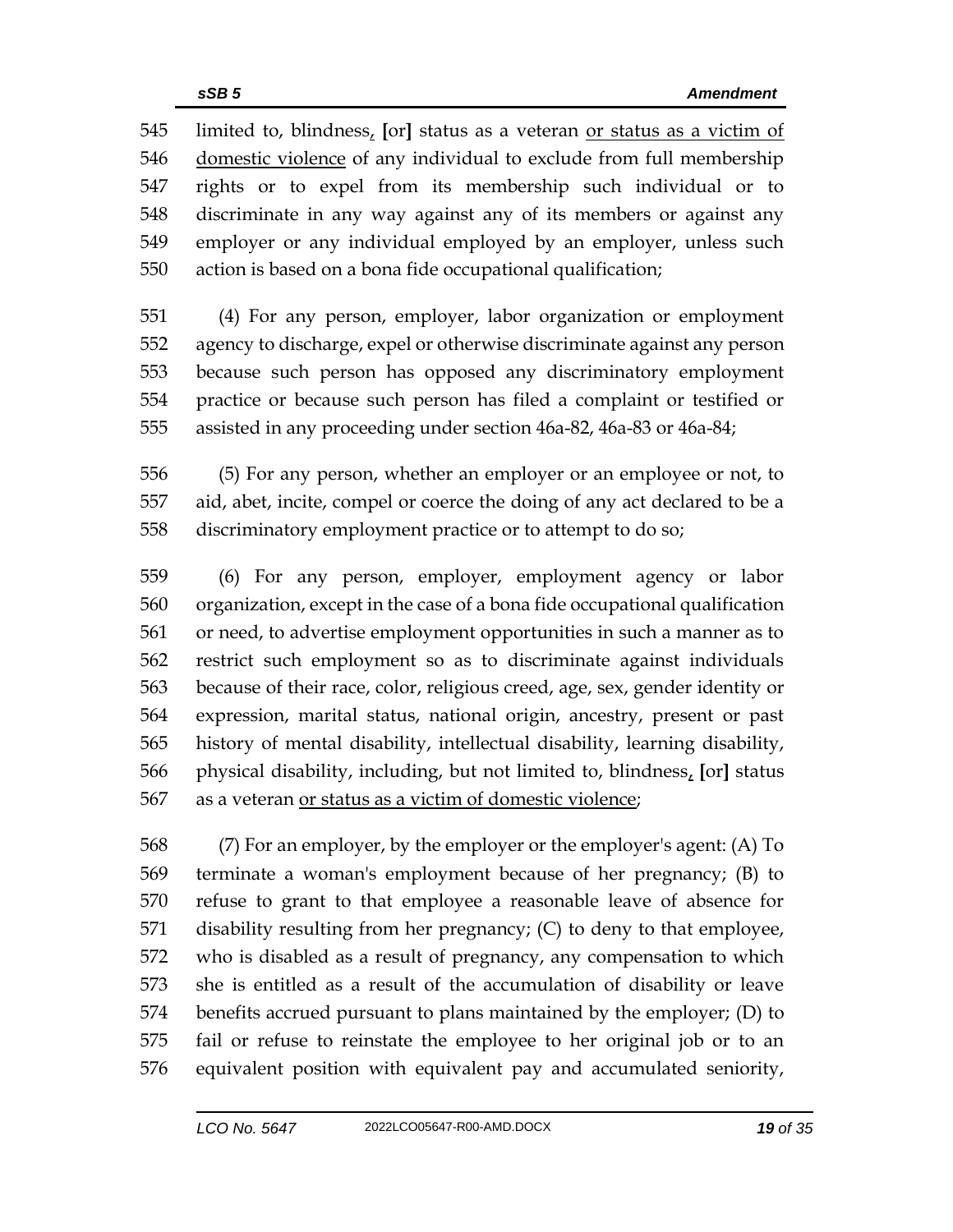retirement, fringe benefits and other service credits upon her signifying her intent to return unless, in the case of a private employer, the employer's circumstances have so changed as to make it impossible or unreasonable to do so; (E) to limit, segregate or classify the employee in a way that would deprive her of employment opportunities due to her pregnancy; (F) to discriminate against an employee or person seeking employment on the basis of her pregnancy in the terms or conditions of her employment; (G) to fail or refuse to make a reasonable accommodation for an employee or person seeking employment due to her pregnancy, unless the employer can demonstrate that such accommodation would impose an undue hardship on such employer; (H) to deny employment opportunities to an employee or person seeking employment if such denial is due to the employee's request for a reasonable accommodation due to her pregnancy; (I) to force an employee or person seeking employment affected by pregnancy to accept a reasonable accommodation if such employee or person seeking employment (i) does not have a known limitation related to her pregnancy, or (ii) does not require a reasonable accommodation to perform the essential duties related to her employment; (J) to require an employee to take a leave of absence if a reasonable accommodation can be provided in lieu of such leave; and (K) to retaliate against an employee in the terms, conditions or privileges of her employment based upon such employee's request for a reasonable accommodation;

 (8) For an employer, by the employer or the employer's agent, for an employment agency, by itself or its agent, or for any labor organization, by itself or its agent, to harass any employee, person seeking employment or member on the basis of sex or gender identity or expression. If an employer takes immediate corrective action in response to an employee's claim of sexual harassment, such corrective action shall not modify the conditions of employment of the employee making the claim of sexual harassment unless such employee agrees, in writing, to any modification in the conditions of employment. "Corrective action" taken by an employer, includes, but is not limited to, employee relocation, assigning an employee to a different work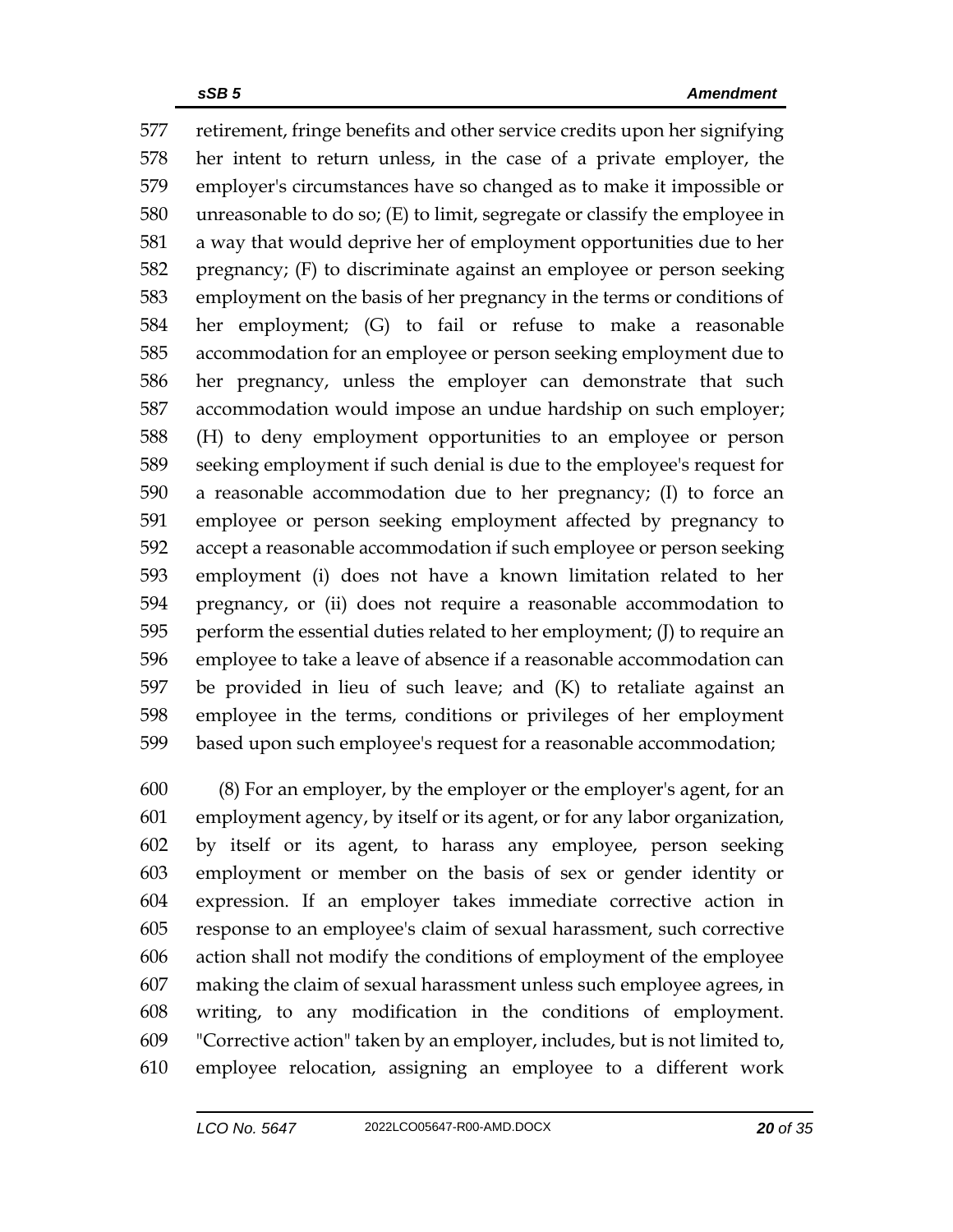schedule or other substantive changes to an employee's terms and conditions of employment. Notwithstanding an employer's failure to obtain a written agreement from an employee concerning a modification in the conditions of employment, the commission may find that corrective action taken by an employer was reasonable and not of detriment to the complainant based on the evidence presented to the commission by the complainant and respondent. As used in this subdivision, "sexual harassment" means any unwelcome sexual advances or requests for sexual favors or any conduct of a sexual nature when (A) submission to such conduct is made either explicitly or implicitly a term or condition of an individual's employment, (B) submission to or rejection of such conduct by an individual is used as the basis for employment decisions affecting such individual, or (C) such conduct has the purpose or effect of **[**substantially**]** interfering with an individual's work performance or creating an intimidating, hostile or offensive working environment;

 (9) For an employer, by the employer or the employer's agent, for an employment agency, by itself or its agent, or for any labor organization, by itself or its agent, to request or require information from an employee, person seeking employment or member relating to the individual's child-bearing age or plans, pregnancy, function of the individual's reproductive system, use of birth control methods, or the individual's familial responsibilities, unless such information is directly related to a bona fide occupational qualification or need, provided an employer, through a physician may request from an employee any such information which is directly related to workplace exposure to substances which may cause birth defects or constitute a hazard to an individual's reproductive system or to a fetus if the employer first informs the employee of the hazards involved in exposure to such substances;

 (10) For an employer, by the employer or the employer's agent, after informing an employee, pursuant to subdivision (9) of this subsection, of a workplace exposure to substances which may cause birth defects or constitute a hazard to an employee's reproductive system or to a fetus,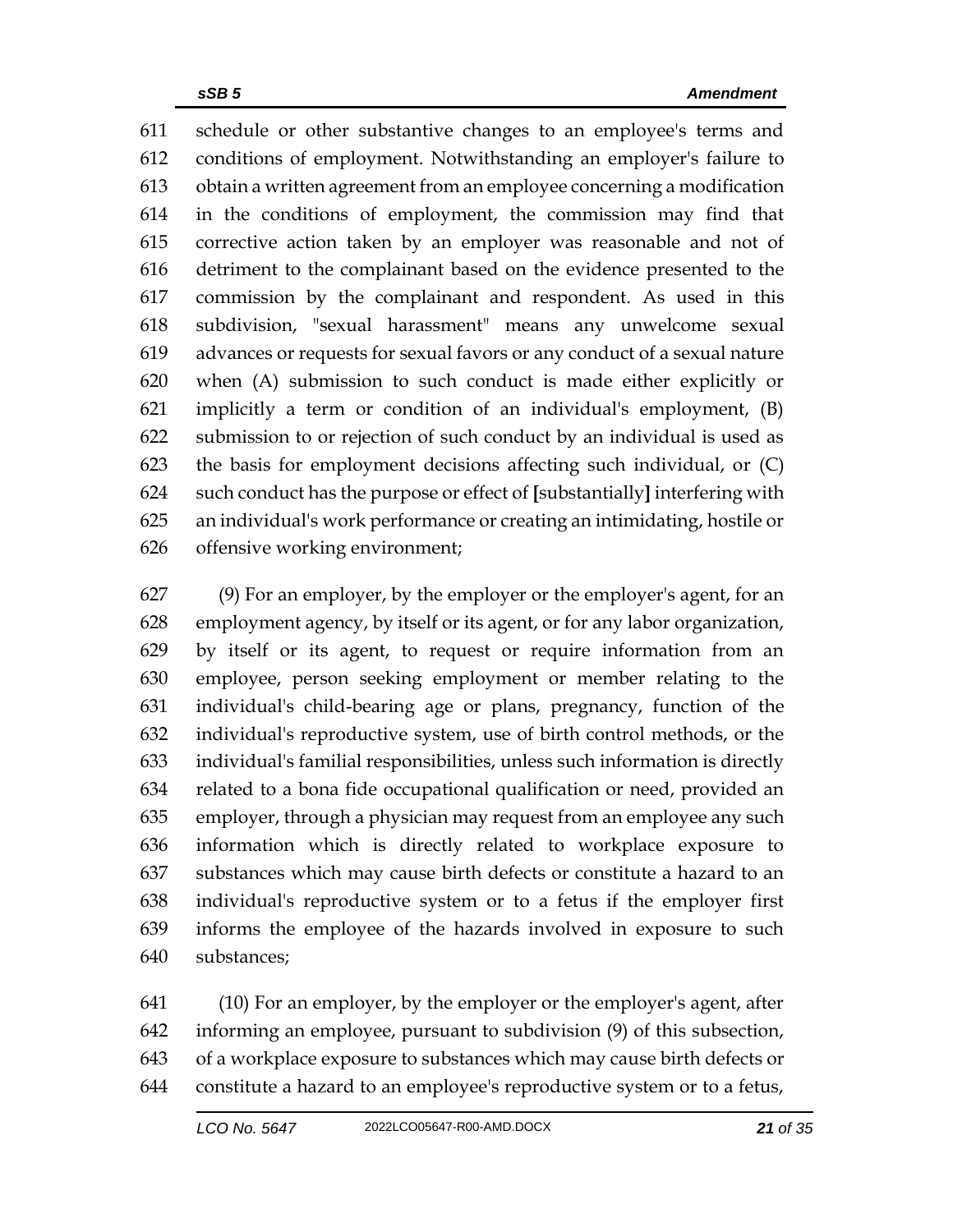to fail or refuse, upon the employee's request, to take reasonable measures to protect the employee from the exposure or hazard identified, or to fail or refuse to inform the employee that the measures taken may be the subject of a complaint filed under the provisions of this chapter. Nothing in this subdivision is intended to prohibit an employer from taking reasonable measures to protect an employee from exposure to such substances. For the purpose of this subdivision, "reasonable measures" shall be those measures which are consistent with business necessity and are least disruptive of the terms and conditions of the employee's employment;

 (11) For an employer, by the employer or the employer's agent, for an employment agency, by itself or its agent, or for any labor organization, by itself or its agent: (A) To request or require genetic information from an employee, person seeking employment or member, or (B) to discharge, expel or otherwise discriminate against any person on the basis of genetic information. For the purpose of this subdivision, "genetic information" means the information about genes, gene products or inherited characteristics that may derive from an individual or a family member;

 (12) For an employer, by the employer or the employer's agent, to request or require a prospective employee's age, date of birth, dates of attendance at or date of graduation from an educational institution on an initial employment application, provided the provisions of this subdivision shall not apply to any employer requesting or requiring such information (A) based on a bona fide occupational qualification or need, or (B) when such information is required to comply with any provision of state or federal law; **[**.**]** and

 $(13)$  (A) For an employer or the employer's agent to deny an employee a reasonable leave of absence in order to: (i) Seek attention for injuries caused by domestic violence including for a child who is a victim of domestic violence, provided the employee is not the perpetrator of the domestic violence against the child; (ii) obtain services including safety planning from a domestic violence agency or rape crisis center, as those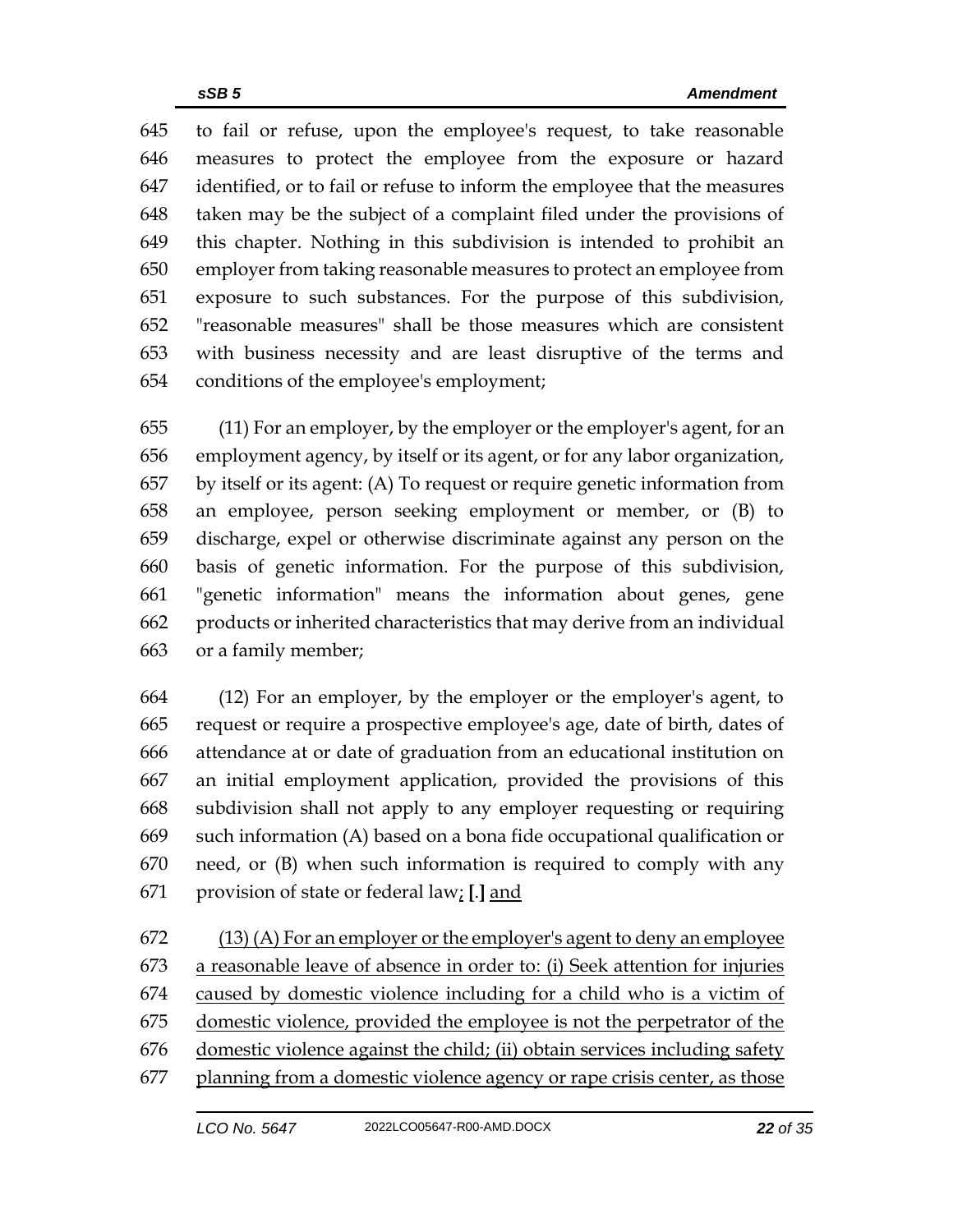terms are defined in section 52-146k, as a result of domestic violence; (iii) obtain psychological counseling related to an incident or incidents of domestic violence, including for a child who is a victim of domestic violence, provided the employee is not the perpetrator of the domestic violence against the child; (iv) take other actions to increase safety from future incidents of domestic violence, including temporary or permanent relocation; or (v) obtain legal services, assisting in the prosecution of the offense, or otherwise participate in legal proceedings in relation to the incident or incidents of domestic violence.

 (B) An employee who is absent from work in accordance with the provisions of subparagraph (A) of this subdivision shall, within a reasonable time after the absence, provide a certification to the employer when requested by the employer. Such certification shall be in the form of: (i) A police report indicating that the employee or the employee's child was a victim of domestic violence; (ii) a court order protecting or separating the employee or employee's child from the perpetrator of an act of domestic violence; (iii) other evidence from the court or prosecuting attorney that the employee appeared in court; or (iv) documentation from a medical professional, domestic violence counselor, as defined in section 52-146k, or other health care provider, that the employee or the employee's child was receiving services, counseling or treatment for physical or mental injuries or abuse resulting in victimization from an act of domestic violence.

(C) Where an employee has a physical or mental disability resulting

 from an incident or series of incidents of domestic violence, such employee shall be treated in the same manner as an employee with any other disability.

 (D) To the extent permitted by law, employers shall maintain the confidentiality of any information regarding an employee's status as a victim of domestic violence.

 (c) (1) The provisions of this section concerning age shall not apply to: (A) The termination of employment of any person with a contract of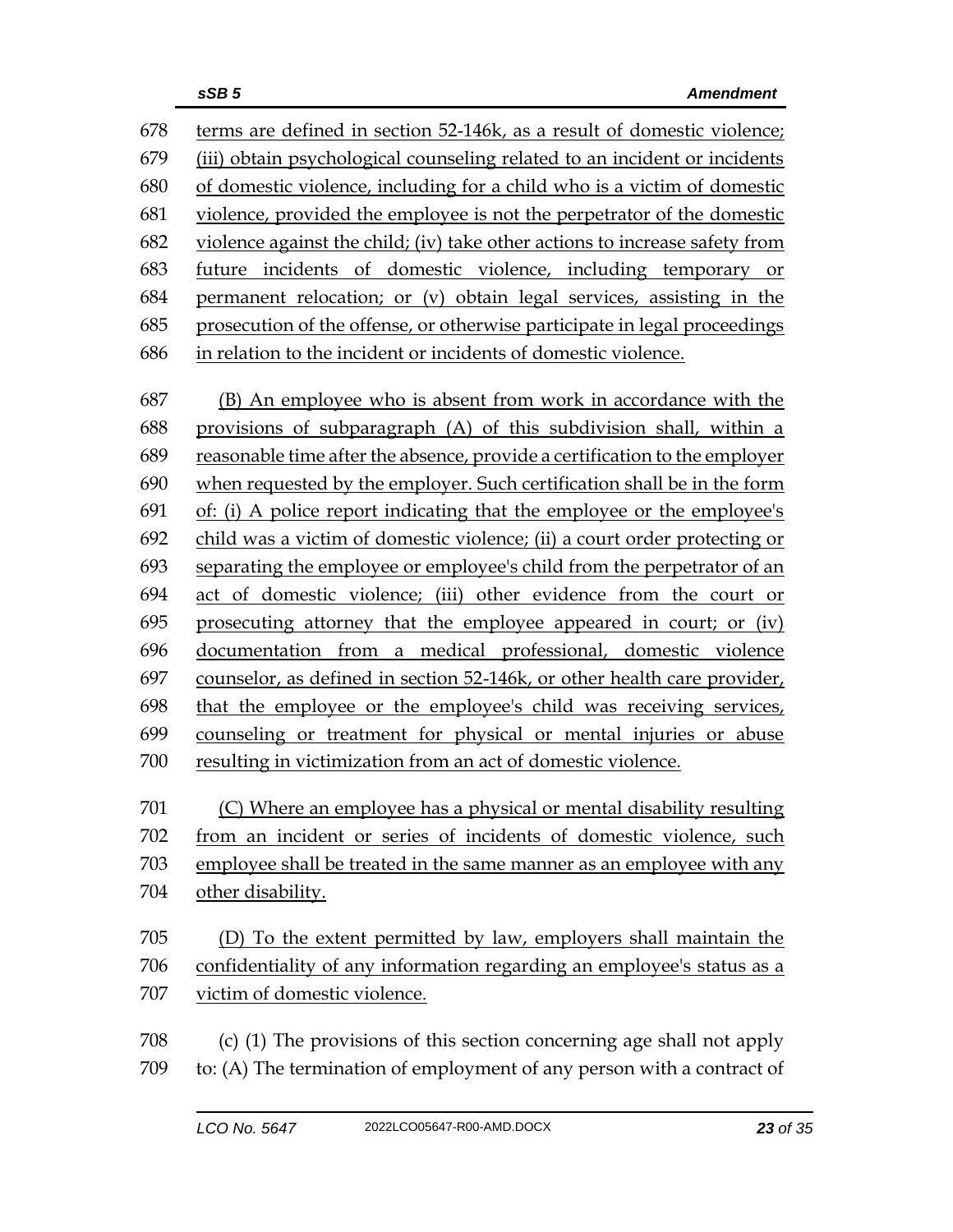unlimited tenure at an independent institution of higher education who is mandatorily retired, on or before July 1, 1993, after having attained the age of seventy; (B) the termination of employment of any person who has attained the age of sixty-five and who, for the two years immediately preceding such termination, is employed in a bona fide executive or a high policy-making position, if such person is entitled to an immediate nonforfeitable annual retirement benefit under a pension, profit-sharing, savings or deferred compensation plan, or any combination of such plans, from such person's employer, which equals, in aggregate, at least forty-four thousand dollars; (C) the termination of employment of persons in occupations, including police work and fire- fighting, in which age is a bona fide occupational qualification; (D) the operation of any bona fide apprenticeship system or plan; or (E) the observance of the terms of a bona fide seniority system or any bona fide employee benefit plan for retirement, pensions or insurance which is not adopted for the purpose of evading said provisions, except that no such plan may excuse the failure to hire any individual and no such system or plan may require or permit the termination of employment on the basis of age. No such plan which covers less than twenty employees may reduce the group hospital, surgical or medical insurance coverage provided under the plan to any employee who has reached the age of sixty-five and is eligible for Medicare benefits or any employee's spouse who has reached age sixty-five and is eligible for Medicare benefits except to the extent such coverage is provided by Medicare. The terms of any such plan which covers twenty or more employees shall entitle any employee who has attained the age of sixty-five and any employee's spouse who has attained the age of sixty-five to group hospital, surgical or medical insurance coverage under the same conditions as any covered employee or spouse who is under the age of sixty-five.

 (2) No employee retirement or pension plan may exclude any employee from membership in such plan or cease or reduce the employee's benefit accruals or allocations under such plan on the basis of age. The provisions of this subdivision shall be applicable to plan years beginning on or after January 1, 1988, except that for any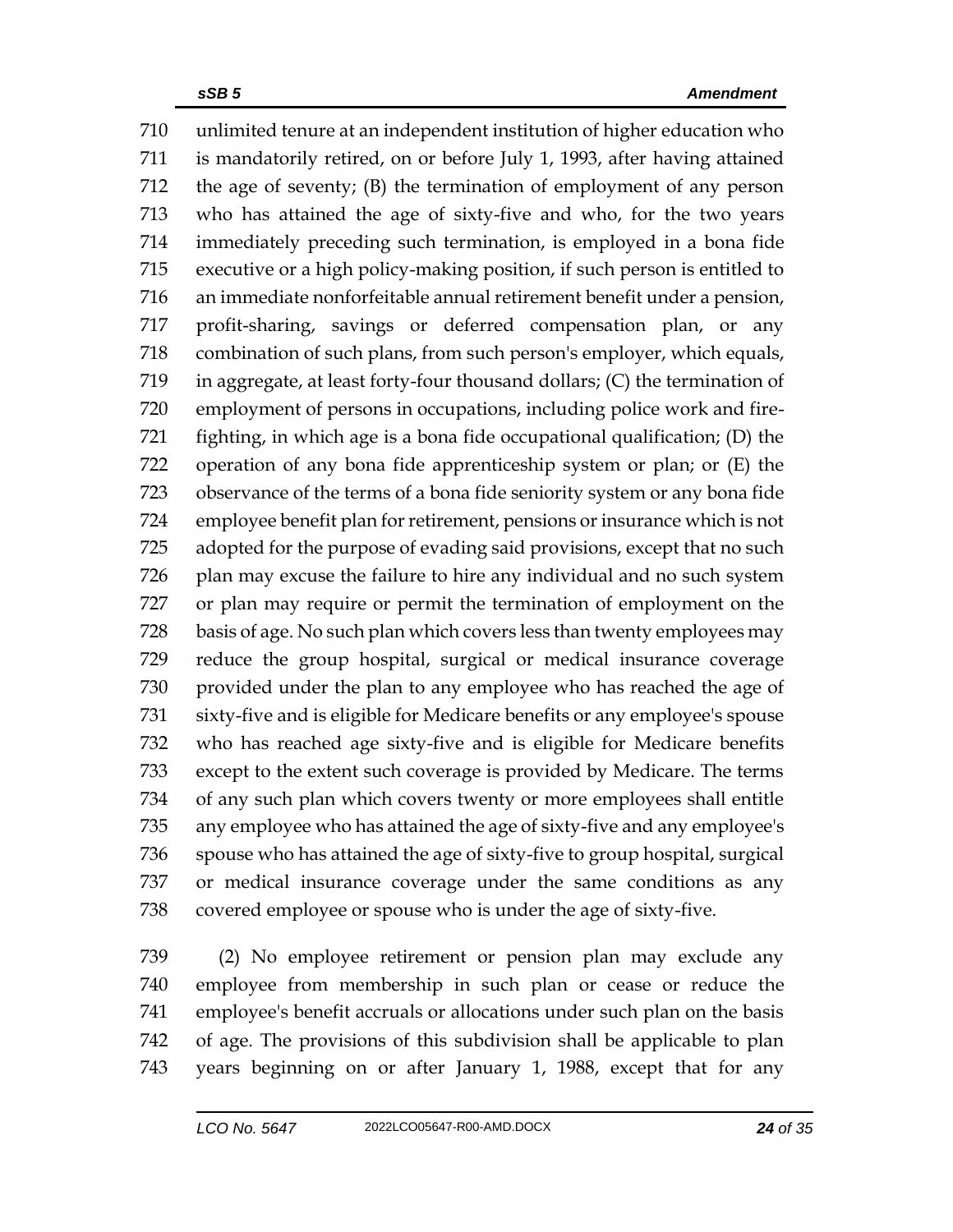collectively bargained plan this subdivision shall be applicable on the earlier of (A) January 1, 1990, or (B) the later of (i) the expiration date of the collective bargaining agreement, or (ii) January 1, 1988.

 (3) The provisions of this section concerning age shall not prohibit an employer from requiring medical examinations for employees for the purpose of determining such employees' physical qualification for continued employment.

 (4) Any employee who continues employment beyond the normal retirement age in the applicable retirement or pension plan shall give notice of intent to retire, in writing, to such employee's employer not less than thirty days prior to the date of such retirement.

 (d) (1) An employer shall provide written notice of the right to be free from discrimination in relation to pregnancy, childbirth and related conditions, including the right to a reasonable accommodation to the known limitations related to pregnancy pursuant to subdivision (7) of subsection (b) of this section to: (A) New employees at the commencement of employment; (B) existing employees within one hundred twenty days after the effective date of this section; and (C) any employee who notifies the employer of her pregnancy within ten days of such notification. An employer may comply with the provisions of this section by displaying a poster in a conspicuous place, accessible to employees, at the employer's place of business that contains the information required by this section in both English and Spanish. The Labor Commissioner may adopt regulations, in accordance with chapter 54, to establish additional requirements concerning the means by which employers shall provide such notice.

 (2) The Commission on Human Rights and Opportunities shall develop courses of instruction and conduct ongoing public education efforts as necessary to inform employers, employees, employment agencies and persons seeking employment about their rights and responsibilities under this section.

(e) It shall not be a defense to a complaint of discrimination under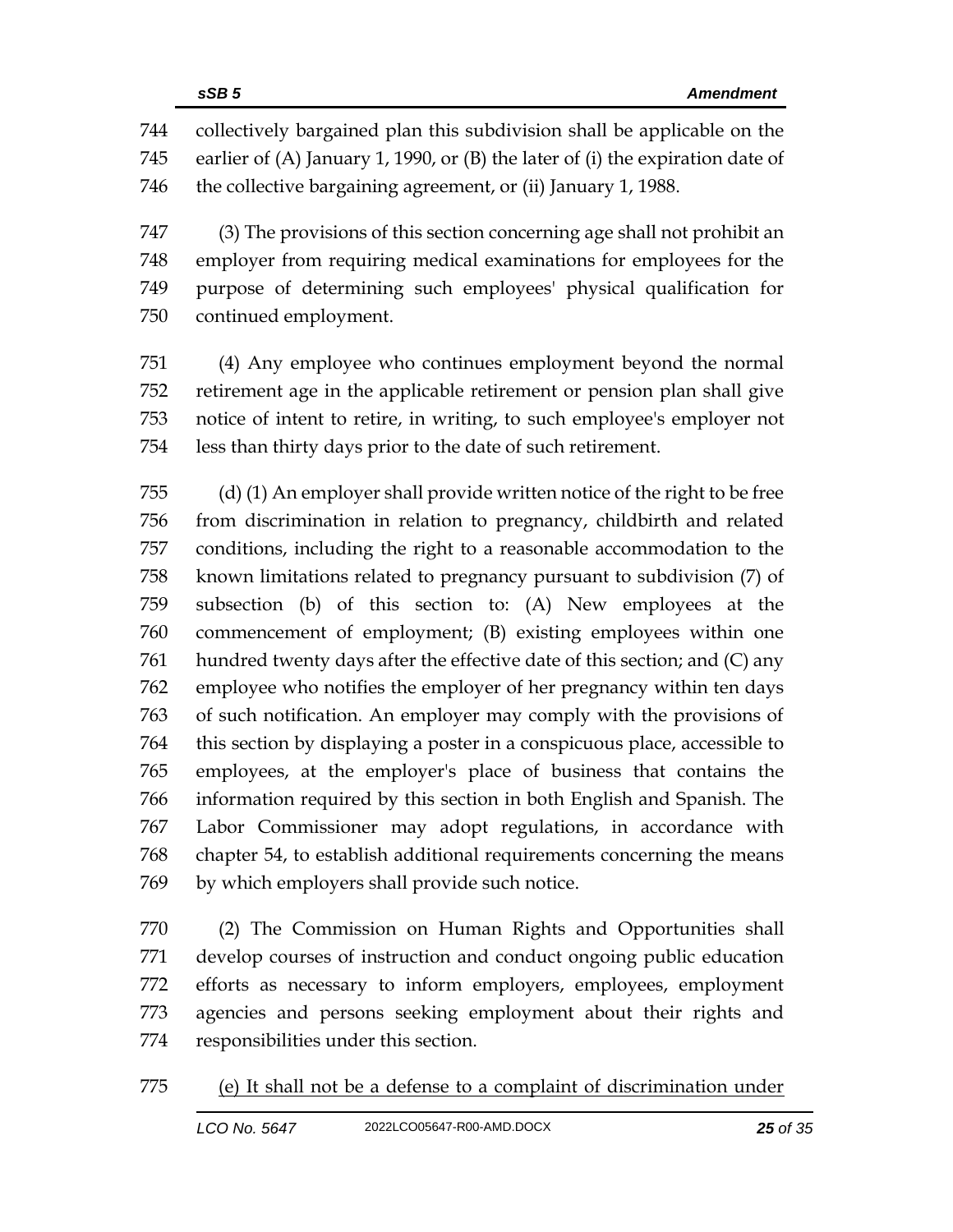this section, filed in accordance with section 46a-82, that the conduct was not severe or pervasive. Conduct constitutes an unlawful discriminatory practice when the conduct subjects an individual to inferior terms, conditions or privileges of employment because of the individual's protected characteristic or characteristics and rises above the level of what a reasonable person with the same protected characteristic or characteristics would consider petty slights or trivial inconveniences. The fact that such individual did not make a complaint about the discrimination to an employer, licensing agency, employment agency or labor organization shall not be determinative of whether such employer, licensing agency, employment agency or labor organization shall be liable.

 Sec. 12. Subsection (c) of section 10a-55c of the general statutes is repealed and the following is substituted in lieu thereof (*Effective October 1, 2022*):

 (c) For purposes of this section "sexual harassment" means with respect to an individual enrolled at an institution of higher education, any unwelcome sexual advances or requests for sexual favors or any conduct of a sexual nature by an agent or employee of an institution of higher education when (1) submission to such conduct is made either explicitly or implicitly a term or condition of an individual's academic success, (2) submission to or rejection of such conduct by an individual is used as the basis for educational decisions affecting such individual, or (3) such conduct has the purpose or effect of **[**substantially**]** interfering with an individual's academic performance or creating an intimidating or hostile educational environment.

 Sec. 13. Subdivision (5) of subsection (a) of section 31-40y of the general statutes is repealed and the following is substituted in lieu thereof (*Effective October 1, 2022*):

 (5) "Sexual harassment" means any unwelcome sexual advances, requests for sexual favors or any other conduct of a sexual nature when (A) submission to such conduct is made either explicitly or implicitly a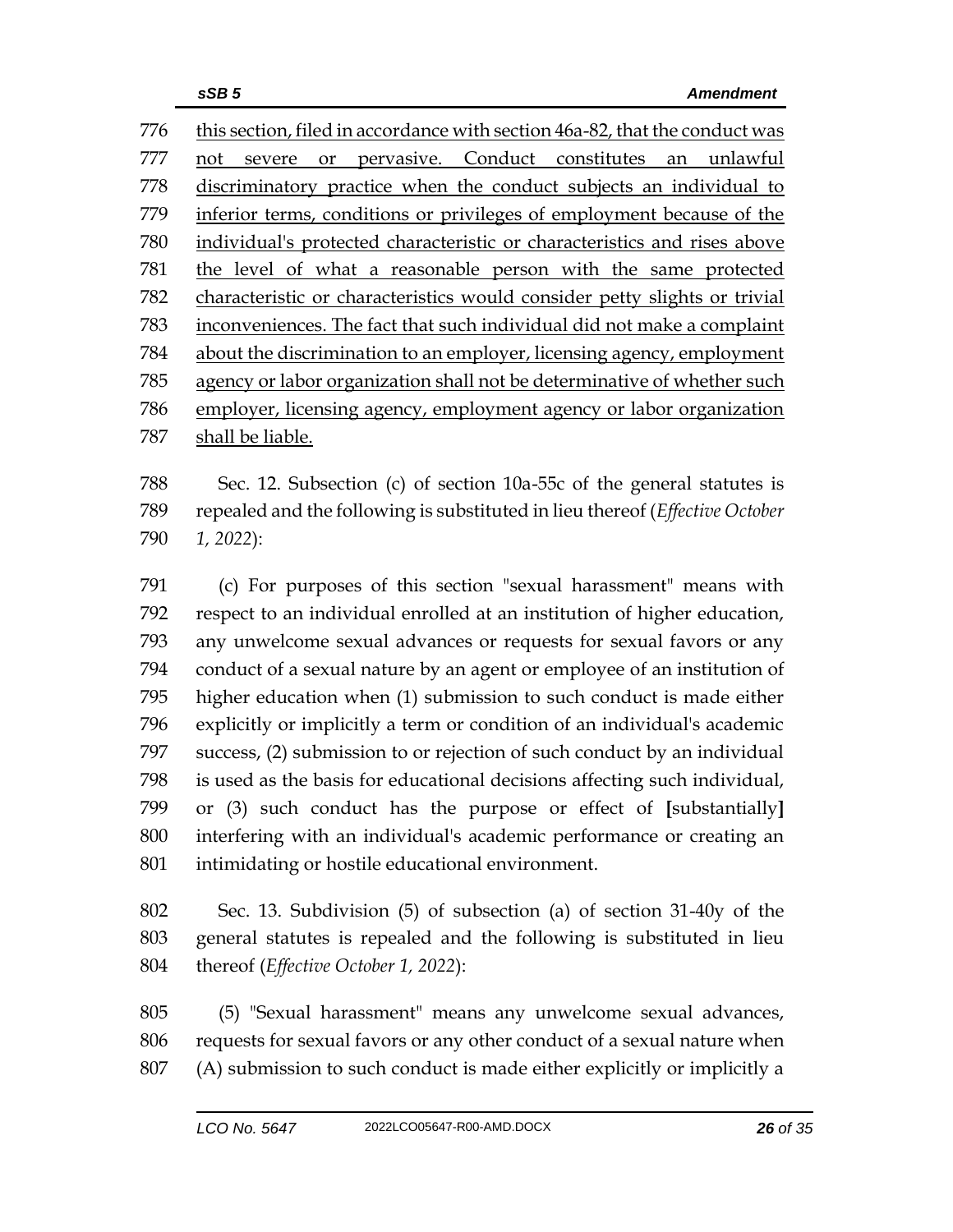term or condition of an intern's internship; (B) submission to or rejection of such conduct by an intern or an individual seeking an internship is used as the basis for workplace decisions affecting such intern or individual; or (C) such conduct has the purpose or effect of **[**substantially**]** interfering with an intern's work performance or creating an intimidating, hostile or offensive working environment.

 Sec. 14. Section 46a-58 of the general statutes is repealed and the following is substituted in lieu thereof (*Effective October 1, 2022*):

 (a) It shall be a discriminatory practice in violation of this section for any person to subject, or cause to be subjected, any other person to the deprivation of any rights, privileges or immunities, secured or protected by the Constitution or laws of this state or of the United States, on account of religion, national origin, alienage, color, race, sex, gender identity or expression, sexual orientation, blindness, mental disability, physical disability, **[**or**]** status as a veteran or status as a victim of domestic violence.

 (b) Any person who intentionally desecrates any public property, monument or structure, or any religious object, symbol or house of religious worship, or any cemetery, or any private structure not owned by such person, shall be in violation of subsection (a) of this section. For the purposes of this subsection, "desecrate" means to mar, deface or damage as a demonstration of irreverence or contempt.

 (c) Any person who places a burning cross or a simulation thereof on any public property, or on any private property without the written consent of the owner, and with intent to intimidate or harass any other person or group of persons, shall be in violation of subsection (a) of this section.

 (d) Any person who places a noose or a simulation thereof on any public property, or on any private property without the written consent of the owner, and with intent to intimidate or harass any other person on account of religion, national origin, alienage, color, race, sex, gender identity or expression, sexual orientation, blindness, mental disability,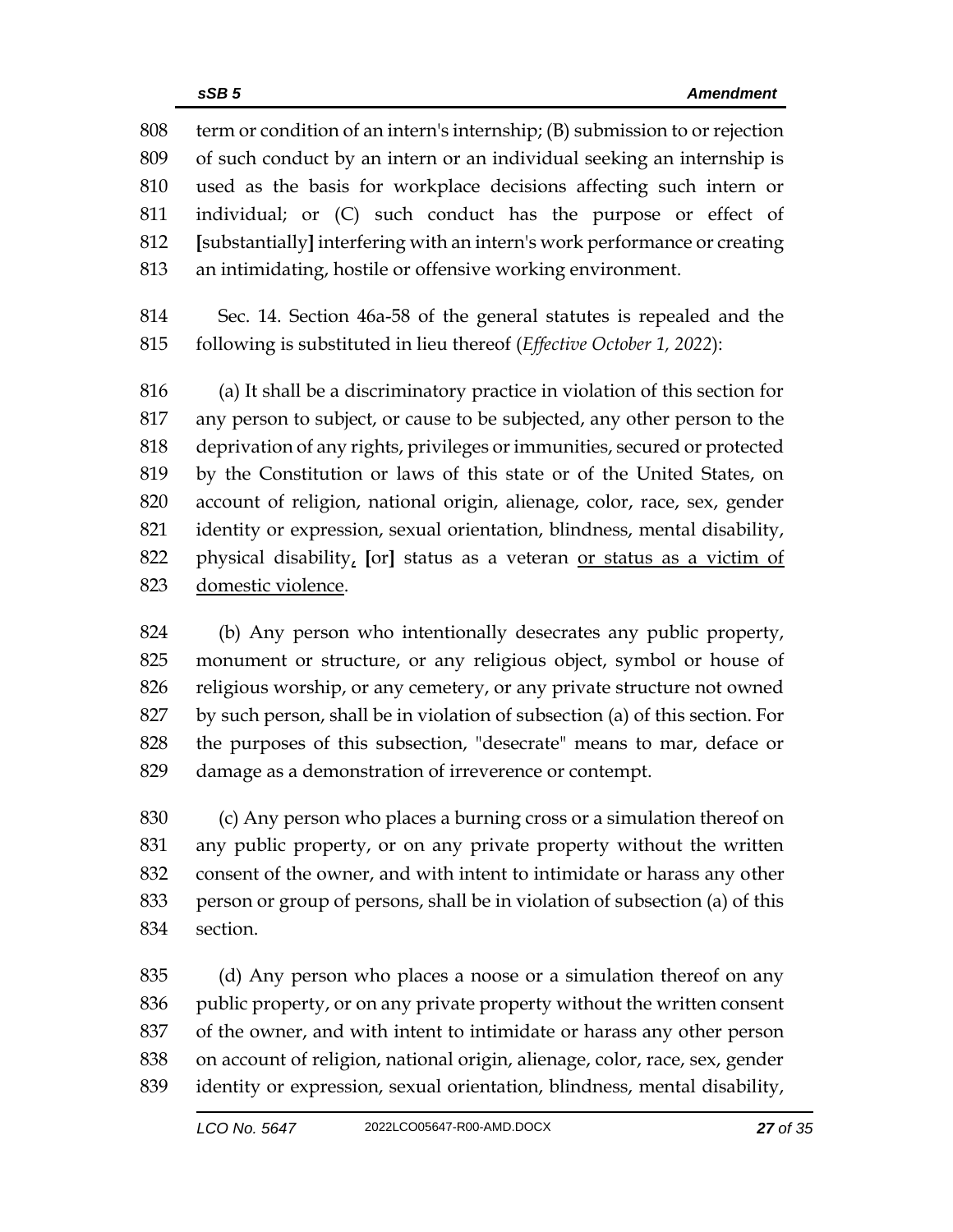physical disability, **[**or**]** status as a veteran or status as a victim of domestic violence, shall be in violation of subsection (a) of this section.

 (e) (1) Except as provided in subdivision (2) of this subsection, any person who violates any provision of this section shall be guilty of a class A misdemeanor and shall be fined not less than one thousand dollars, except that if property is damaged as a consequence of such violation in an amount in excess of one thousand dollars, such person shall be guilty of a class D felony and shall be fined not less than one thousand dollars.

 (2) Any person who violates the provisions of this section by intentionally desecrating a house of religious worship (A) shall be guilty of a class D felony and shall be fined not less than one thousand dollars if property is damaged as a consequence of such violation in an amount up to and including ten thousand dollars, and (B) shall be guilty of a class C felony and shall be fined not less than three thousand dollars if the property damaged as a consequence of such violation is in an amount in excess of ten thousand dollars.

 (3) The minimum amount of any fine imposed by the provisions of this section may not be remitted or reduced by the court unless the court states on the record its reasons for remitting or reducing such fine.

 (4) The court may order restitution for any victim of a violation of this section pursuant to subsection (c) of section 53a-28.

 Sec. 15. Subsection (a) of section 46a-59 of the general statutes is repealed and the following is substituted in lieu thereof (*Effective October 1, 2022*):

 (a) It shall be a discriminatory practice in violation of this section for any association, board or other organization the principal purpose of which is the furtherance of the professional or occupational interests of its members, whose profession, trade or occupation requires a state license, to refuse to accept a person as a member of such association, board or organization because of his race, national origin, creed, sex,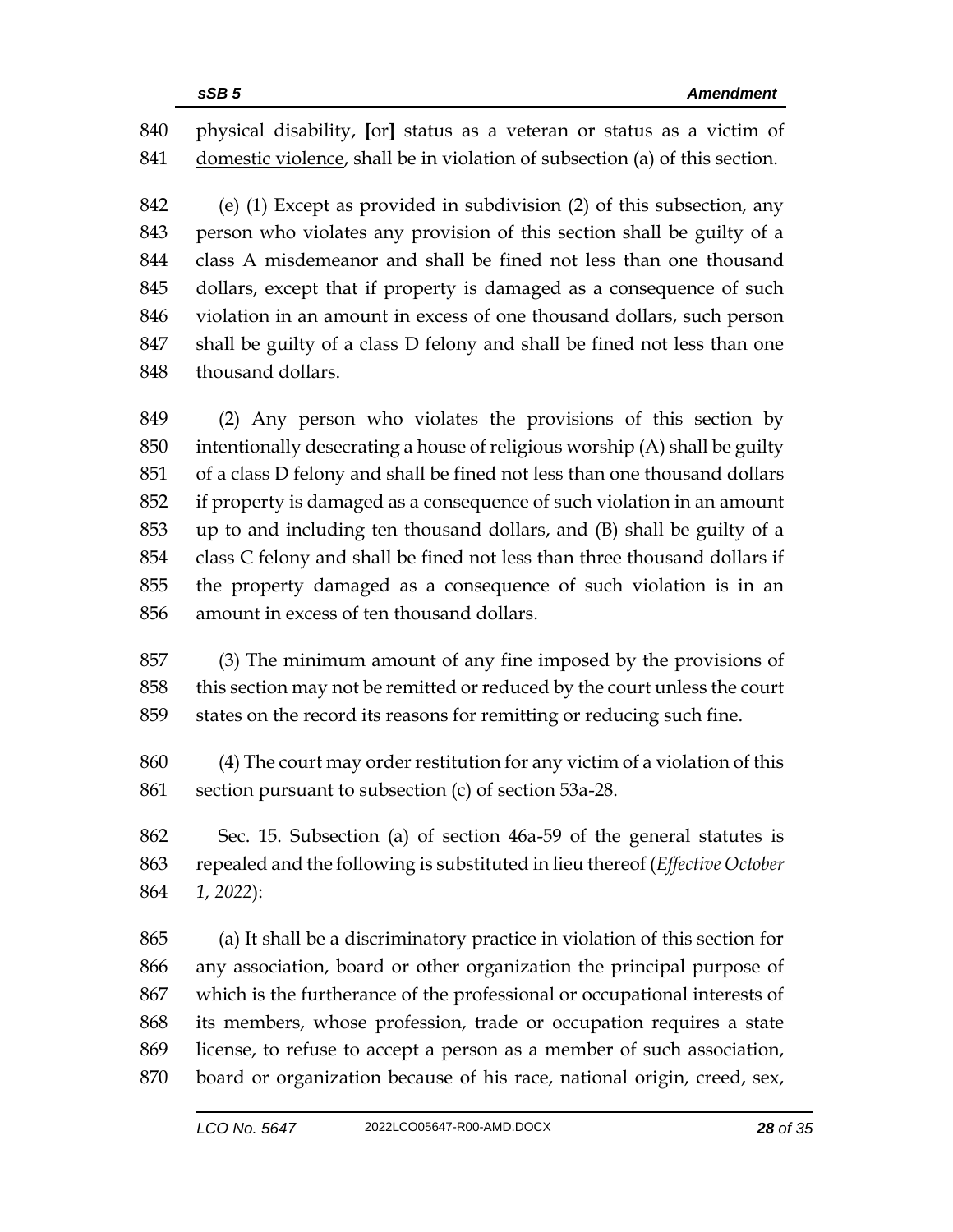gender identity or expression, color, **[**or**]** status as a veteran or status as a victim of domestic violence.

 Sec. 16. Subsection (a) of section 46a-64 of the general statutes is repealed and the following is substituted in lieu thereof (*Effective October 1, 2022*):

 (a) It shall be a discriminatory practice in violation of this section: (1) To deny any person within the jurisdiction of this state full and equal accommodations in any place of public accommodation, resort or amusement because of race, creed, color, national origin, ancestry, sex, gender identity or expression, marital status, age, lawful source of income, intellectual disability, mental disability, physical disability, including, but not limited to, blindness or deafness, **[**or**]** status as a veteran or status as a victim of domestic violence, of the applicant, subject only to the conditions and limitations established by law and applicable alike to all persons; (2) to discriminate, segregate or separate on account of race, creed, color, national origin, ancestry, sex, gender identity or expression, marital status, age, lawful source of income, intellectual disability, mental disability, learning disability, physical disability, including, but not limited to, blindness or deafness, **[**or**]** status as a veteran or status as a victim of domestic violence; (3) for a place of public accommodation, resort or amusement to restrict or limit the right of a mother to breast-feed her child; (4) for a place of public accommodation, resort or amusement to fail or refuse to post a notice, in a conspicuous place, that any blind, deaf or mobility impaired person, accompanied by his guide dog wearing a harness or an orange-colored leash and collar, may enter such premises or facilities; or (5) to deny any blind, deaf or mobility impaired person or any person training a dog as a guide dog for a blind person or a dog to assist a deaf or mobility impaired person, accompanied by his guide dog or assistance dog, full and equal access to any place of public accommodation, resort or amusement. Any blind, deaf or mobility impaired person or any person training a dog as a guide dog for a blind person or a dog to assist a deaf or mobility impaired person may keep his guide dog or assistance dog with him at all times in such place of public accommodation, resort or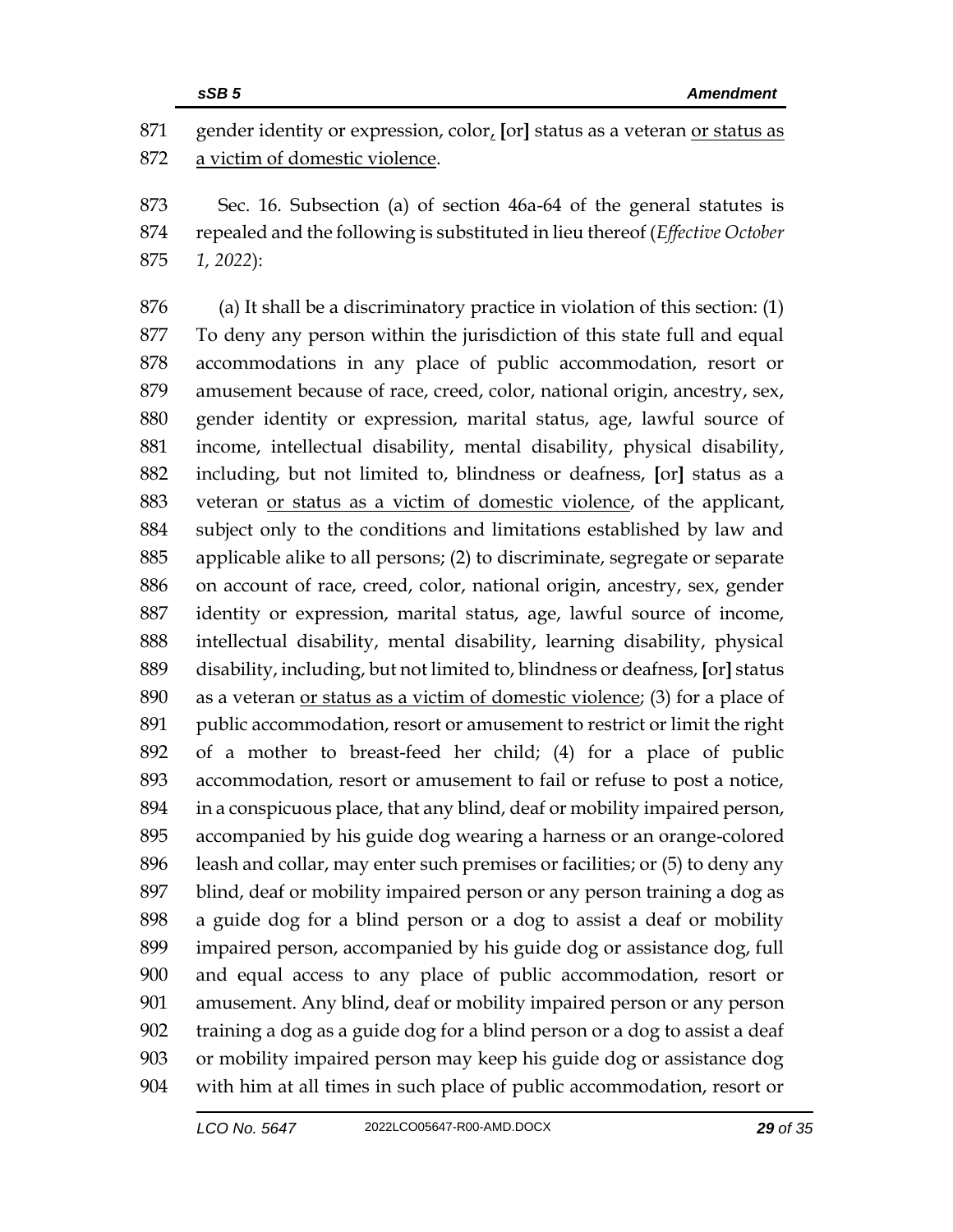amusement at no extra charge, provided the dog wears a harness or an orange-colored leash and collar and is in the direct custody of such person. The blind, deaf or mobility impaired person or person training a dog as a guide dog for a blind person or a dog to assist a deaf or mobility impaired person shall be liable for any damage done to the premises or facilities by his dog. For purposes of this subdivision, "guide dog" or "assistance dog" includes a dog being trained as a guide dog or assistance dog and "person training a dog as a guide dog for a blind person or a dog to assist a deaf or mobility impaired person" means a person who is employed by and authorized to engage in designated training activities by a guide dog organization or assistance dog organization that complies with the criteria for membership in a professional association of guide dog or assistance dog schools and who carries photographic identification indicating such employment and authorization.

 Sec. 17. Subdivision (1) of subsection (a) of section 46a-64c of the general statutes is repealed and the following is substituted in lieu thereof (*Effective October 1, 2022*)

 (1) To refuse to sell or rent after the making of a bona fide offer, or to refuse to negotiate for the sale or rental of, or otherwise make unavailable or deny, a dwelling to any person because of race, creed, color, national origin, ancestry, sex, gender identity or expression, marital status, age, lawful source of income, familial status, **[**or**]** status as a veteran or status as a victim of domestic violence.

 Sec. 18. Subsection (a) of section 46a-66 of the general statutes is repealed and the following is substituted in lieu thereof (*Effective October 1, 2022*):

 (a) It shall be a discriminatory practice in violation of this section for any creditor to discriminate on the basis of sex, gender identity or expression, age, race, color, religious creed, national origin, ancestry, marital status, intellectual disability, learning disability, blindness, physical disability, **[**or**]** status as a veteran or status as a victim of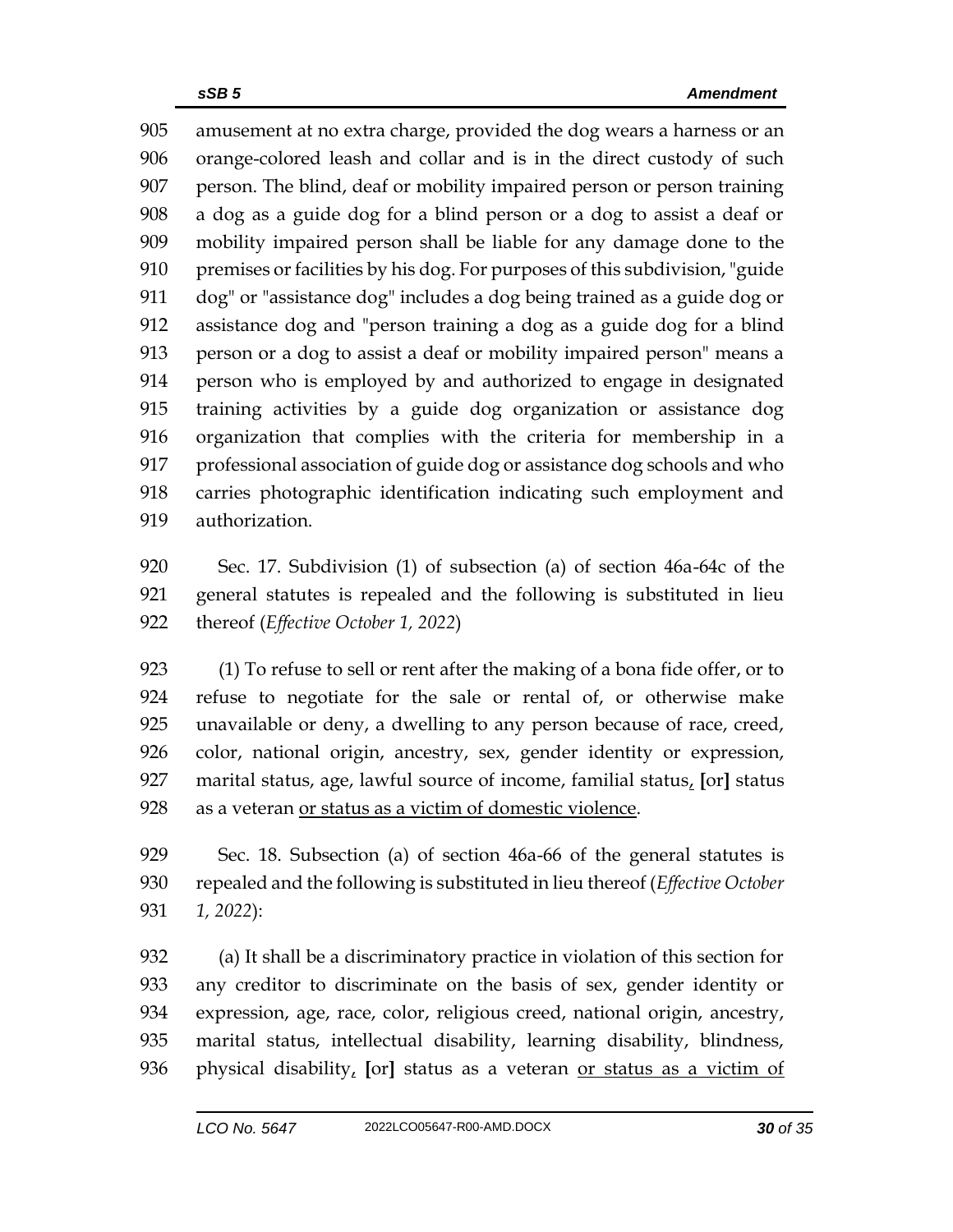domestic violence against any person eighteen years of age or over in any credit transaction.

 Sec. 19. Subsection (a) of section 46a-70 of the general statutes is repealed and the following is substituted in lieu thereof (*Effective October 1, 2022*):

 (a) State officials and supervisory personnel shall recruit, appoint, assign, train, evaluate and promote state personnel on the basis of merit and qualifications, without regard for race, color, religious creed, sex, gender identity or expression, marital status, age, national origin, ancestry, status as a veteran, status as a victim of domestic violence, intellectual disability, mental disability, learning disability or physical disability, including, but not limited to, blindness, unless it is shown by such state officials or supervisory personnel that such disability prevents performance of the work involved.

 Sec. 20. Subsection (a) of section 46a-71 of the general statutes is repealed and the following is substituted in lieu thereof (*Effective October 1, 2022*):

 (a) All services of every state agency shall be performed without discrimination based upon race, color, religious creed, sex, gender identity or expression, marital status, age, national origin, ancestry, intellectual disability, mental disability, learning disability, physical disability, including, but not limited to, blindness, **[**or**]** status as a veteran or status as a victim of domestic violence.

 Sec. 21. Subsection (b) of section 46a-72 of the general statutes is repealed and the following is substituted in lieu thereof (*Effective October 1, 2022*):

 (b) Any job request indicating an intention to exclude any person because of race, color, religious creed, sex, gender identity or expression, 965 marital status, age, national origin, ancestry, status as a veteran, status as a victim of domestic violence, intellectual disability, mental disability, learning disability or physical disability, including, but not limited to,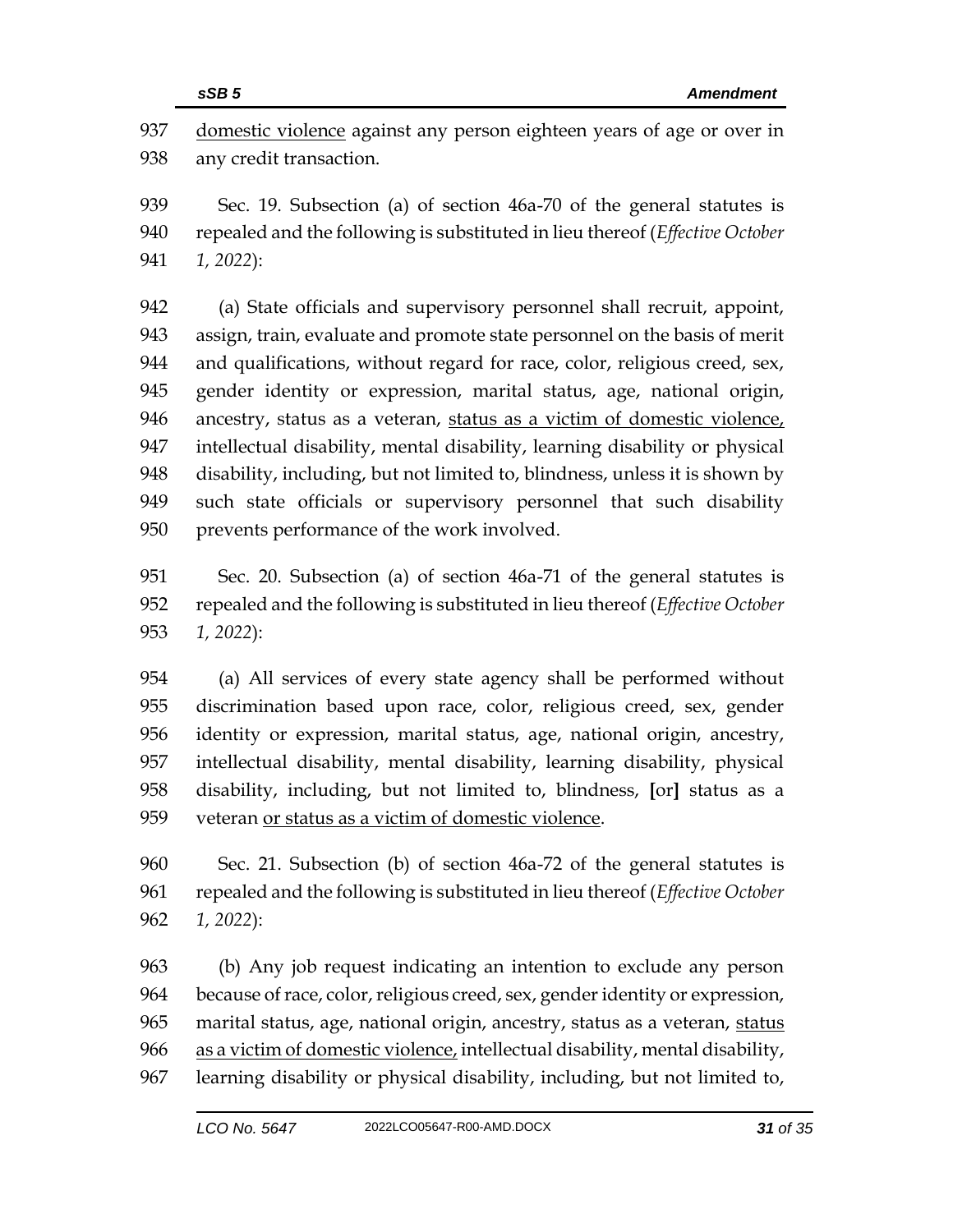blindness, shall be rejected, unless it is shown by such public or private employers that such disability prevents performance of the work involved.

 Sec. 22. Subsection (a) of section 46a-73 of the general statutes is repealed and the following is substituted in lieu thereof (*Effective October 1, 2022*):

 (a) No state department, board or agency may grant, deny or revoke the license or charter of any person on the grounds of race, color, religious creed, sex, gender identity or expression, marital status, age, national origin, ancestry, status as a veteran, status as a victim of domestic violence, intellectual disability, mental disability, learning disability or physical disability, including, but not limited to, blindness, unless it is shown by such state department, board or agency that such disability prevents performance of the work involved.

 Sec. 23. Subsection (a) of section 46a-75 of the general statutes is repealed and the following is substituted in lieu thereof (*Effective October 1, 2022*):

 (a) All educational, counseling, and vocational guidance programs and all apprenticeship and on-the-job training programs of state agencies, or in which state agencies participate, shall be open to all qualified persons, without regard to race, color, religious creed, sex, gender identity or expression, marital status, age, national origin, ancestry, intellectual disability, mental disability, learning disability, physical disability, including, but not limited to, blindness, **[**or**]** status as a veteran or status as a victim of domestic violence.

 Sec. 24. Subsection (a) of section 46a-76 of the general statutes is repealed and the following is substituted in lieu thereof (*Effective October 1, 2022*):

 (a) Race, color, religious creed, sex, gender identity or expression, marital status, age, national origin, ancestry, intellectual disability, mental disability, learning disability, physical disability, including, but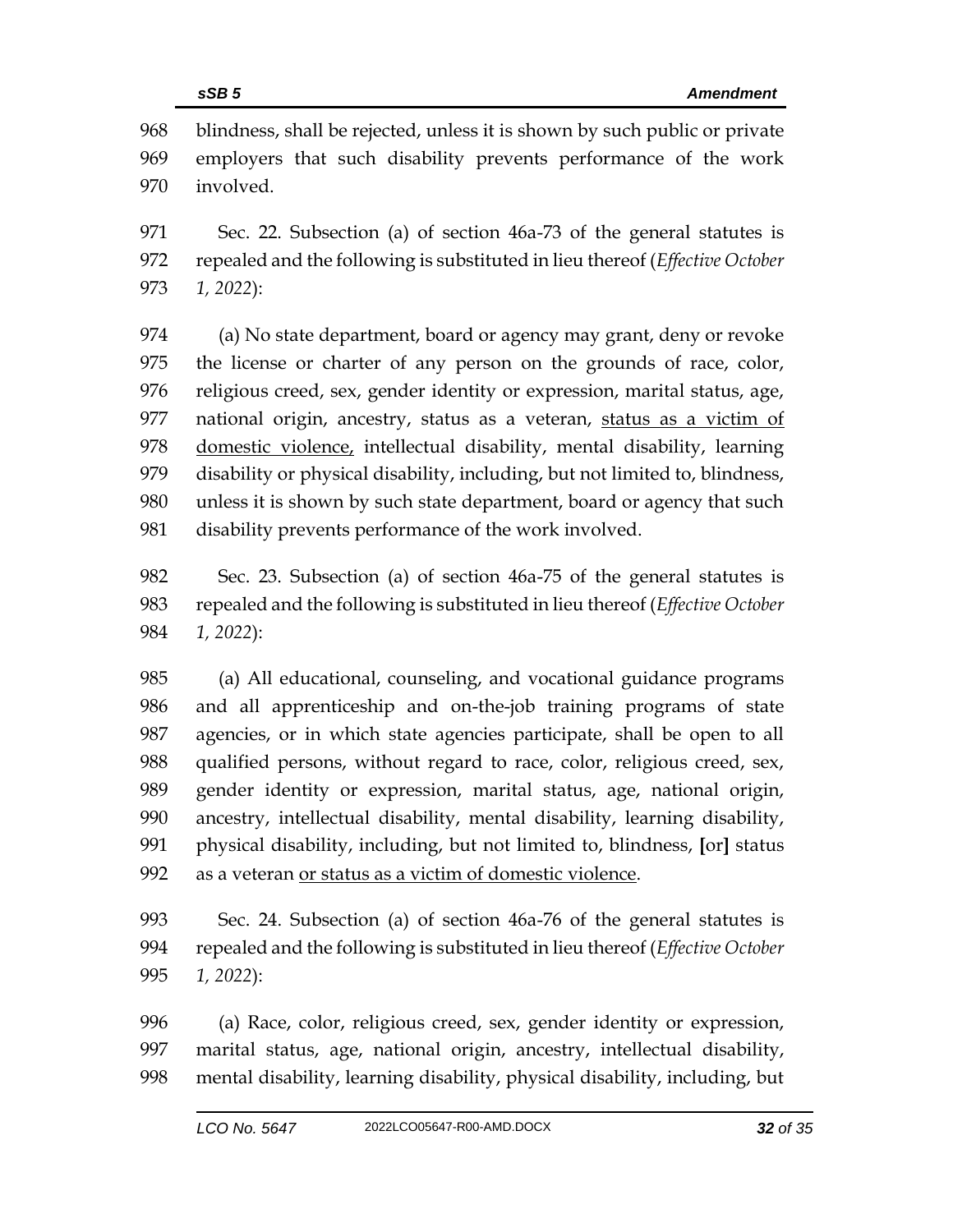not limited to, blindness, **[**or**]** status as a veteran or status as a victim of domestic violence, shall not be considered as limiting factors in state- administered programs involving the distribution of funds to qualify applicants for benefits authorized by law.

 Sec. 25. Section 46a-55 of the general statutes is repealed and the following is substituted in lieu thereof (*Effective from passage*):

 (a) The executive director **[**, through the supervising attorney,**]** shall assign a commission legal counsel to represent the commission in any proceeding wherein any state agency or state officer is an adversary party and in such other matters as the commission and the Attorney General may jointly prescribe.

 (b) The executive director **[**, through the supervising attorney,**]** may assign a commission legal counsel to represent the commission in any hearing or appeal under subparagraph (A) of subdivision (2) of subsection (e) of section 4-61dd. Commission legal counsel may intervene as a matter of right in any such hearing or appeal without permission of the parties, a hearing officer or the court.

 (c) The executive director **[**, through the supervising attorney,**]** may, within available appropriations, assign a commission legal counsel to bring a civil action concerning an alleged discriminatory practice, in accordance with this subsection, in lieu of an administrative hearing pursuant to section 46a-84, when the executive director determines that a civil action is in the public interest and if the parties to the administrative hearing mutually agree, in writing, to the bringing of such civil action by commission legal counsel. The commission legal counsel shall bring such a civil action in the Superior Court not later than ninety days following the date the commission legal counsel notifies the parties of the executive director's determination. Such civil action may be served by certified mail and shall not be subject to the provisions of section 46a-100, 46a-101 or 46a-102. The jurisdiction of the Superior Court in an action brought under this subsection shall be limited to such claims, counterclaims, defenses or the like that could be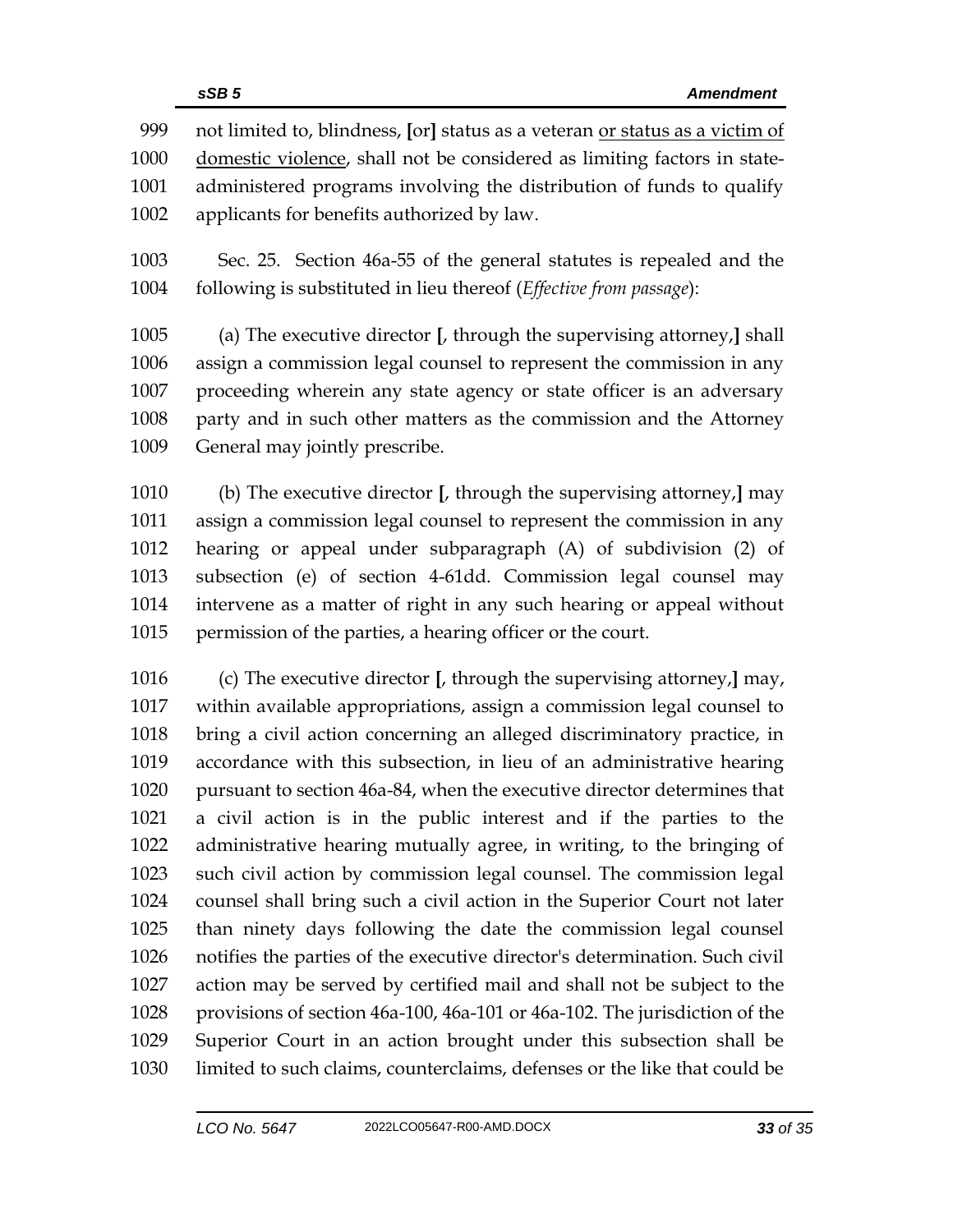presented at an administrative hearing before the commission, had the complaint remained with the commission for disposition. A complainant may intervene as a matter of right without permission of the court or the parties. The civil action shall be tried to the court without a jury. If the commission legal counsel determines that the interests of the state will not be adversely affected, the complainant or attorney for the complainant shall present all or part of the case in support of the complaint. The court may grant any relief available under section 46a- 104. Where the Superior Court finds that a respondent has committed a discriminatory practice, the court shall grant the commission its fees and costs and award the commission a civil penalty, not exceeding ten thousand dollars, provided such discriminatory practice has been established by clear and convincing evidence, which shall be payable to the commission and used by the commission to advance the public interest in eliminating discrimination.

 Sec. 26. (*Effective July 1, 2022*) For the fiscal year ending June 30, 2023, the Department of Social Services shall make the sum of one million four hundred forty thousand dollars available for domestic violence child and family advocates at domestic violence agencies, as defined in section 52-146k of the general statutes, whose purpose shall be to provide trauma-informed services to children and families experiencing domestic violence. For purposes of this section, "trauma-informed services" means services directed by a thorough understanding of the neurological, biological, psychological and social effects of trauma and violence on a person."

| This act shall take effect as follows and shall amend the following |                 |             |  |  |  |
|---------------------------------------------------------------------|-----------------|-------------|--|--|--|
| sections:                                                           |                 |             |  |  |  |
|                                                                     |                 |             |  |  |  |
| Section 1                                                           | October 1, 2022 | New section |  |  |  |
| Sec. 2                                                              | October 1, 2022 | New section |  |  |  |
| Sec. 3                                                              | October 1, 2022 | New section |  |  |  |
| Sec. 4                                                              | October 1, 2022 | New section |  |  |  |
| Sec. 5                                                              | October 1, 2022 | New section |  |  |  |
| Sec. 6                                                              | from passage    | New section |  |  |  |
| Sec. 7                                                              | July 1, 2022    | New section |  |  |  |